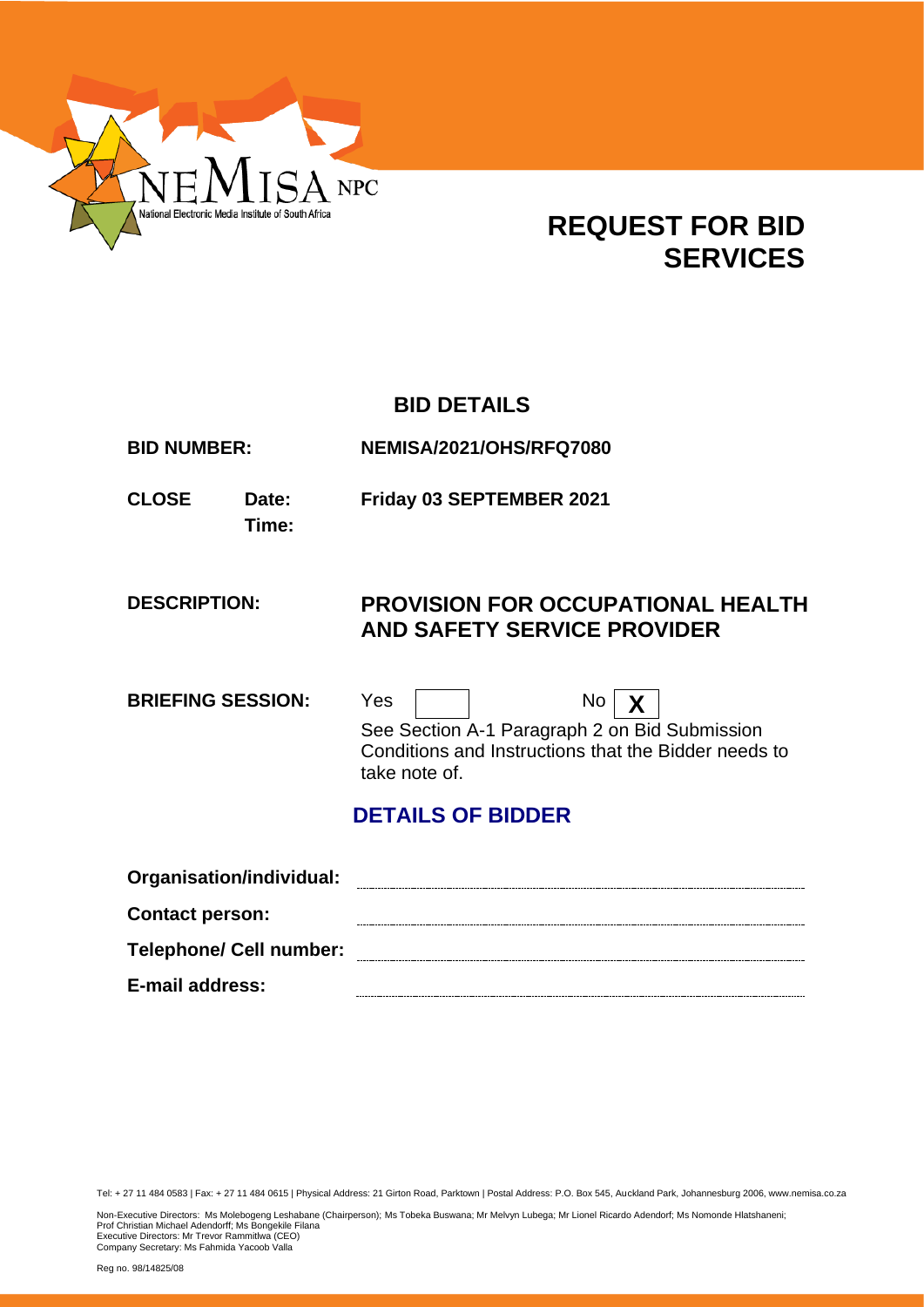# **GLOSSARY**

| Award                | Conclusion of the procurement process and final notification to the<br>effect to the successful bidder                                                                                                                         |
|----------------------|--------------------------------------------------------------------------------------------------------------------------------------------------------------------------------------------------------------------------------|
| <b>B-BBEE</b>        | Broad-based Black Economic Empowerment in terms of the<br>Broad-based Black Economic Empowerment Act, 2003 (Act No.<br>53 of 2003) and the Codes of Good Practice issued thereunder by<br>the Department of Trade and Industry |
| <b>Bid</b>           | Written offer in a prescribed or stipulated form in response to an<br>invitation by NEMISA for the provision of goods, works or services                                                                                       |
| Contractor           | Organisation with whom NEMISA will conclude a contract and<br>potential service level agreement subsequent to the final award of<br>the contract based on this Request for Bid                                                 |
| Core Team            | The core team are those members who fill the non-administrative<br>positions against which the experience will be measured.                                                                                                    |
| dti                  | Department of Trade and Industry                                                                                                                                                                                               |
| <b>EME</b>           | Exempted Micro Enterprise in terms of the Codes of Good<br>Practice                                                                                                                                                            |
| GCC                  | <b>General Conditions of Contract</b>                                                                                                                                                                                          |
| IP                   | <b>Intellectual Property</b>                                                                                                                                                                                                   |
| <b>NEMISA</b>        | National Electronic Media Institute of South Africa (SOC) Ltd                                                                                                                                                                  |
| <b>Original Bid</b>  | Original document signed in ink, or<br>Copy of original document signed in ink, or<br>Submitted Facsimile of original document signed in ink                                                                                   |
| Originally certified | To comply with the principle of originally certified, a document<br>must be both stamped and signed in original ink by a<br>commissioner of oaths.                                                                             |
| <b>SCM</b>           | Supply Chain Management                                                                                                                                                                                                        |
| <b>SLA</b>           | Service Level Agreement                                                                                                                                                                                                        |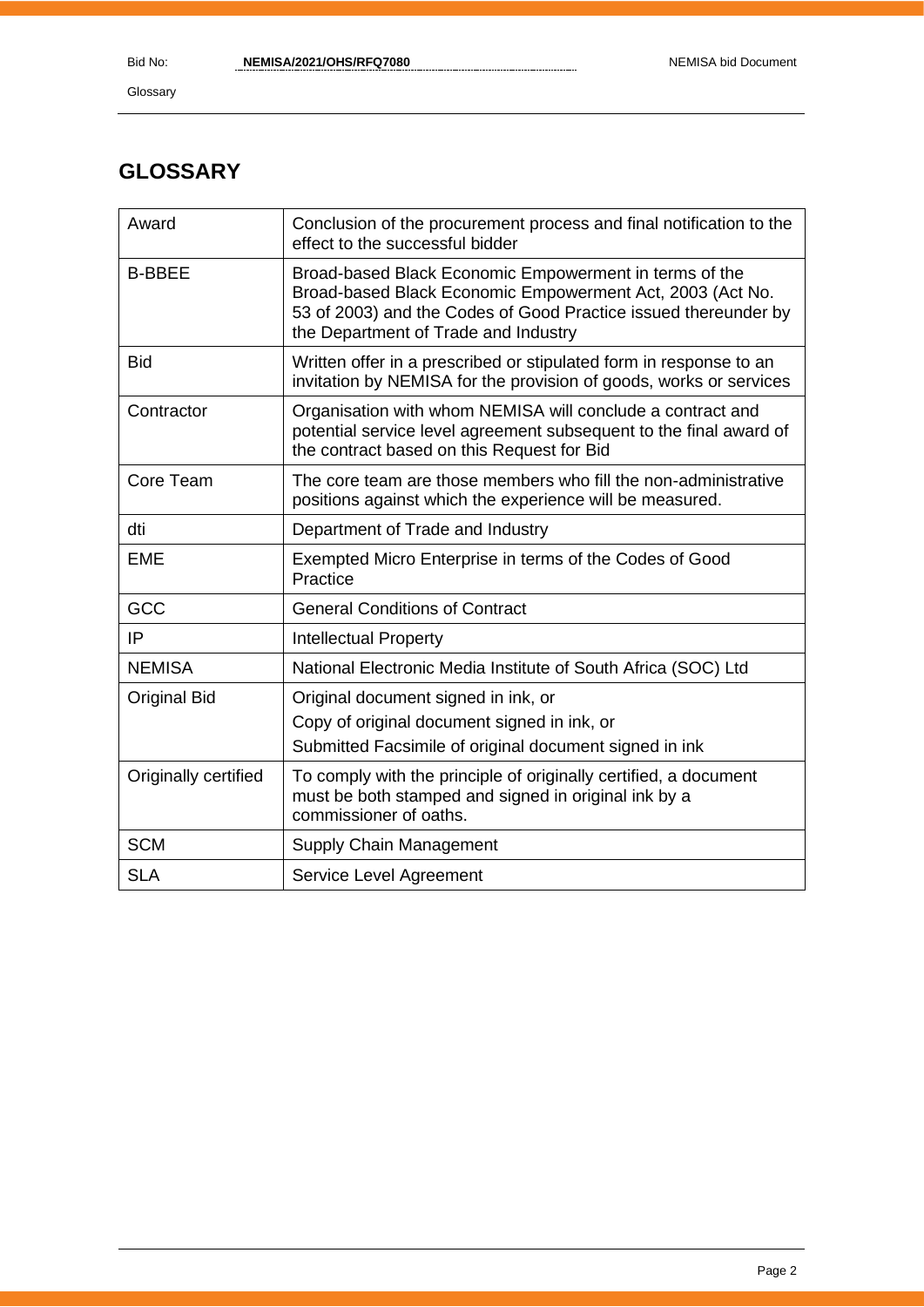Content Page

# **DOCUMENTS IN THIS BID DOCUMENT PACK**

Bidders are to ensure that they have received all pages (36) of this document, which consist of the following sections:

# **SECTION A**

**Note: Documents in this section are for information to/instruction of bidders and must not be returned with bids.**

- □ Section A 1: Bid Submission Conditions and Instructions
- Section A 2: Terms of Reference
- □ Section A 3: Evaluation Process/Criteria
- □ Section A 4: Contract Form (Rendering of Services) (Parts 1 & 2)/Letter of Acceptance/Formal Contract (The pro forma contract is only included for Bidders to take note of the contents of the contract that will be entered into with the successful contractor)

# **SECTION B**

### **Note: Documents in this section must be completed and returned or supplied with bids.**

- $\Box$  Section B 1: Special Conditions of Bid and Contract: Special conditions that the Bidder needs to accept
- $\Box$  Section B 2: Declaration of Interest
- □ Section B 3: Declaration of Bidder's past SCM practices
- □ Section B 4: Certificate of Independent Bid Determination
- Section B 5: Preference Points Claim Form in terms of the Preferential Procurement Regulations, 2011
- □ Section B 6: Invitation to Bid
- □ Section B 7: Pricing Schedule (Professional Services)
- $\Box$  Section B 8: CV Template Guideline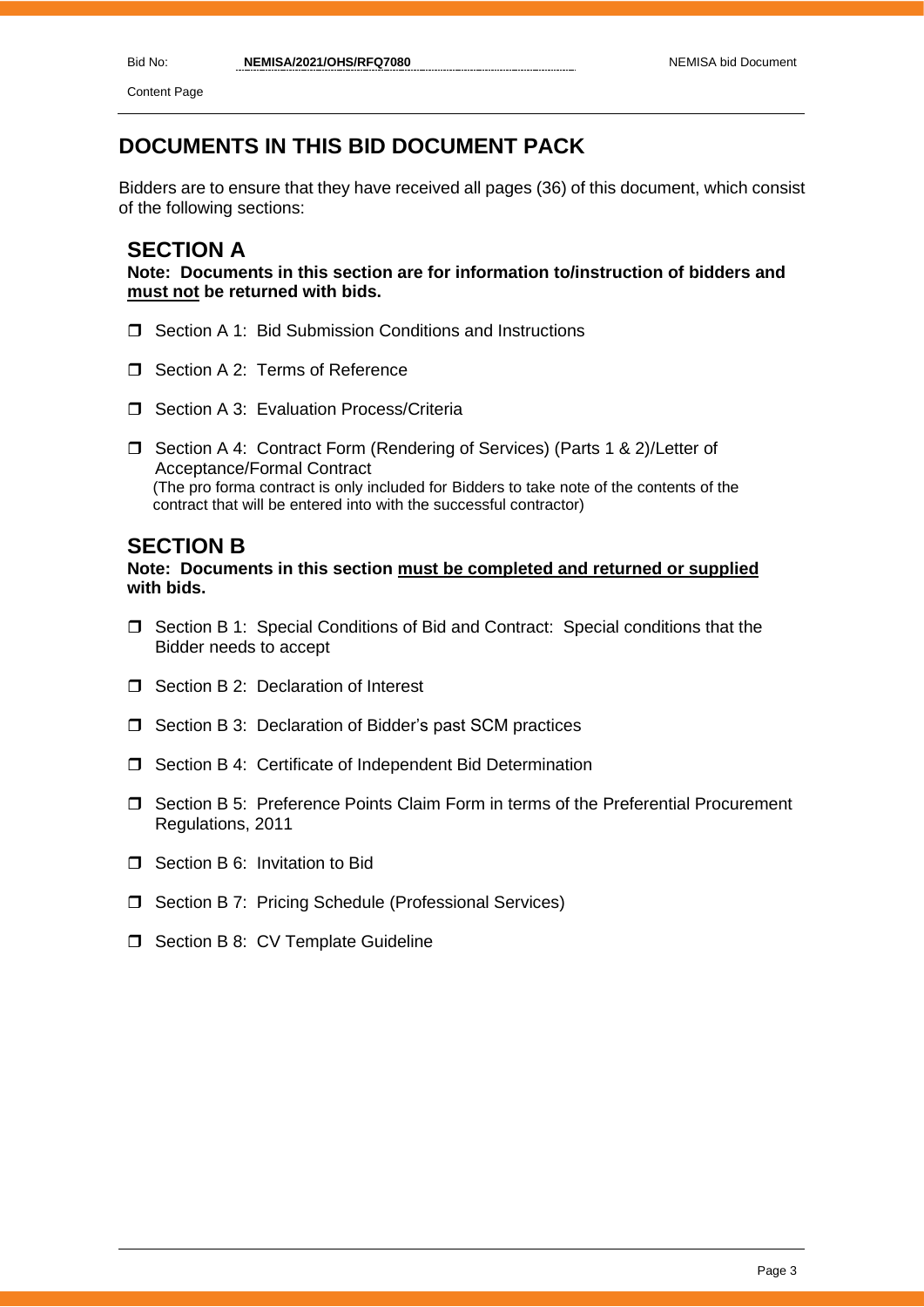Section A

# **SECTION A**

# (This section must not be returned as part of the bid document)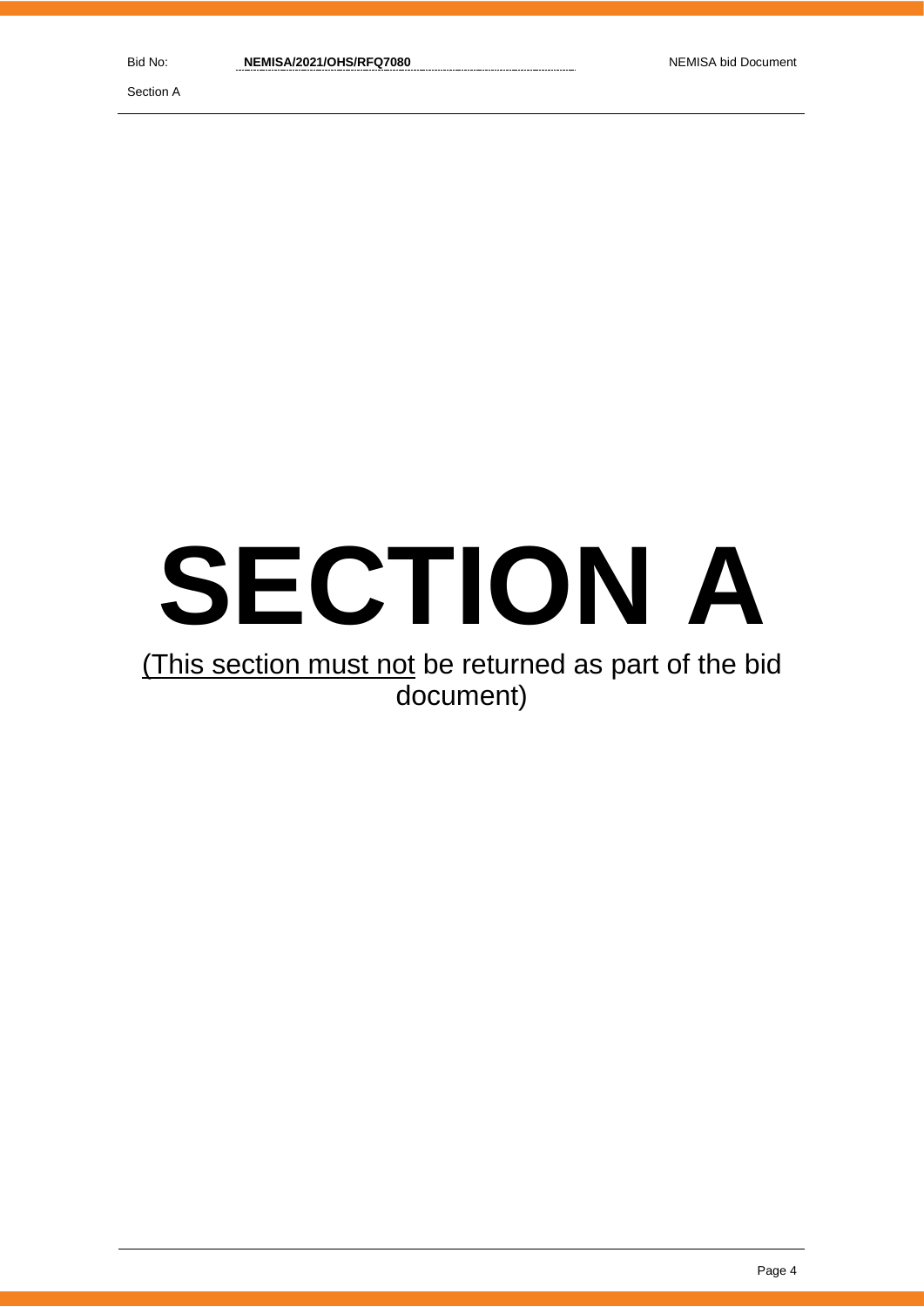Section A 1: Bid Submission Conditions and Instructions

# **BID SUBMISSION CONDITIONS AND INSTRUCTIONS**

# **CONDITIONS AND INSTRUCTIONS THAT BIDDERS NEED TO TAKE NOTE OF**

# **1 FRAUD AND CORRUPTION**

1.1 All providers are to take note of the implications of contravening the Prevention and Combating of Corrupt Activities Act, Act No 12 of 2004 and any other Act applicable.

### 2 **BRIEFING SESSION**

2.1 No briefing session will be held.

### **3 CLARIFICATIONS/ QUERIES**

3.1 Any clarification required by a bidder regarding the meaning or interpretation of the Terms of Reference, or any other aspect concerning the bid, is to be requested in writing (letter, facsimile or e-mail) from Procurement officer by not later than Tuesday 31 August 2021. A reply will be forwarded within three (3) working days. Telephonic requests for clarification will not be accepted. If appropriate, the clarifying information will be made available to all Bidders by e-mail only. The bid number should be mentioned in all correspondence.

| Contact details for | Procurement officer: |
|---------------------|----------------------|
| Telephone:          | 011 484 0583         |
| E-Mail:             | phoram@nemisa.co.za  |

### **4 SUBMITTING BIDS**

4.1 One (1) original document must be handed in/delivered to:

| DELIVERED TO THE NEMISA | 21 Girton Road |
|-------------------------|----------------|
| RECEPTION DESK SITUATED | Parktown       |
| AT:                     | Johannesburg   |
|                         |                |

OR

**\*** emailed to: [scm@nemisa.co.za](mailto:scm@nemisa.co.za)

### **Bidders should ensure that bids are delivered to NEMISA before the closing date and time to the correct physical address. If the bid is late, it will not be accepted for consideration. \* Refer to Paragraph 5 below**

- $\Box$  Bids can be delivered and deposited into the tender box or handed in at reception any time during office hours (08:30 to 16:30 Mondays to Fridays) before or on the closing date.
- $\Box$  All bids must be submitted on the official forms (not to be re-typed).
- 4.2 Bids should be submitted in a sealed envelope, marked with: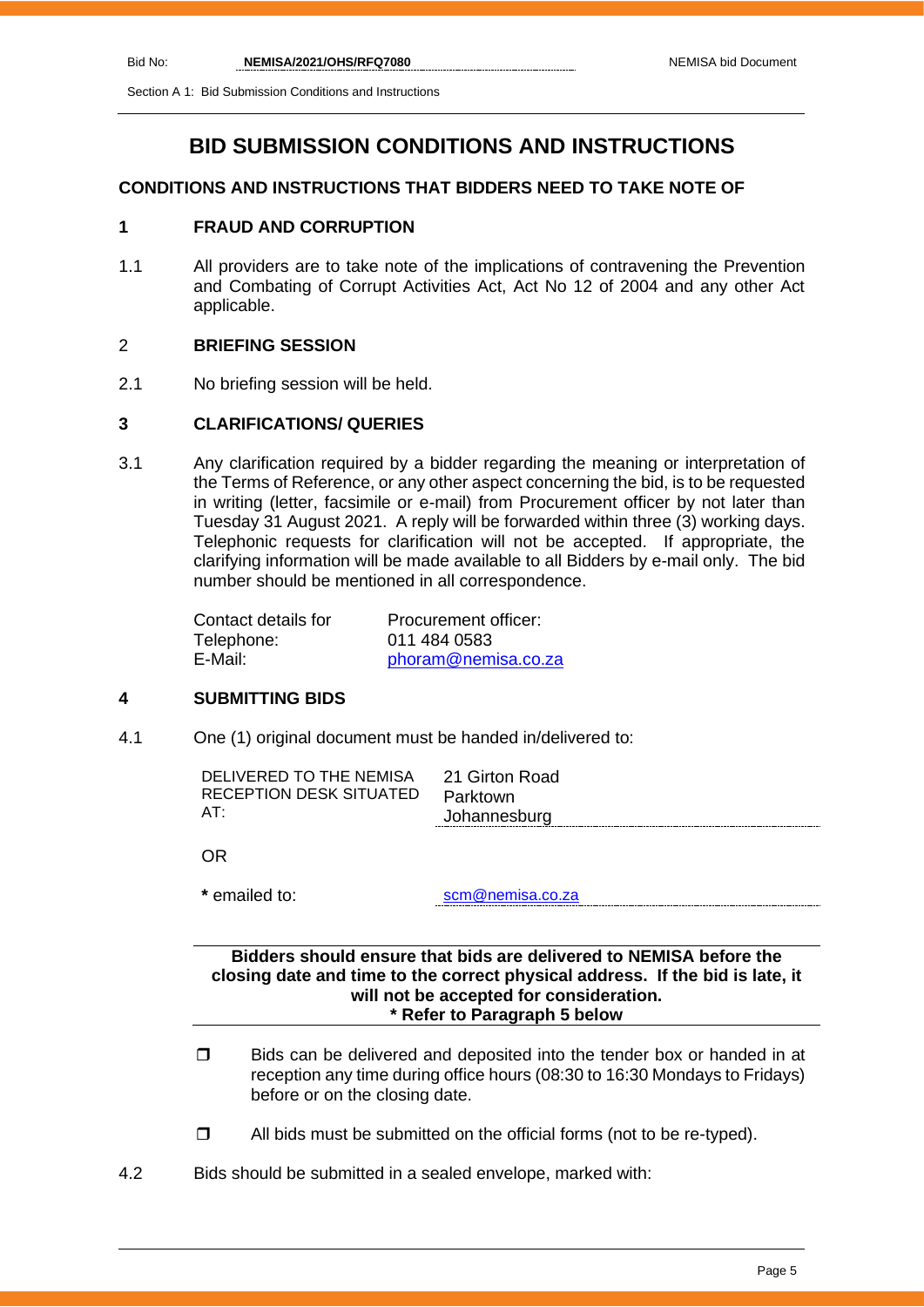Section A 1: Bid Submission Conditions and Instructions

- Bid number (NEMISA/2021/OHS/RFQ7080)
- Closing date and time (Friday 03 SEPTEMBER 2021 @ 11:00)
- $\Box$  The name and address of the Bidder.

# **5 LATE BIDS**

- 5.1 Bids received late shall not be considered. A bid will be considered late if it arrived even one second after 11:00 or any time thereafter. The tender (bid) box shall be closed at exactly 11:00 and bids arriving late will not be considered under any circumstances. Bids received late shall be returned unopened to the bidder. Bidders are therefore strongly advised to ensure that bids be despatched allowing enough time for any unforeseen events that may delay the delivery of the bid.
- 5.2 The official Telkom time, which can be observed by dialling 1026 from any phone, will be used to verify the exact closing time.
- 5.3 Bids sent to the NEMISA via normal post or any other mechanism shall be deemed to be received at the date and time of arrival at the NEMISA premises (tender/bid box or reception). Bids received at the physical address after the closing date and time of the bid, shall therefore be deemed to be received late.

# **6 PAYMENTS**

- 6.1.1 NEMISA will pay the Contractor the fees set out in the final contract according to the table of deliverables. No additional amounts will be payable by the NEMISA to the Contractor. The Contractor shall from time to time during the duration of the contract, invoice NEMISA for the services rendered.
- 6.1.2 The invoice must be accompanied by supporting source document(s) containing detailed information, as NEMISA may reasonably require, for the purposes of establishing the specific nature, extent and quality of the services which were undertaken by the Contractor.
- 6.1.3 No payment will be made to the Contractor unless an original tax invoice complying with section 20 of the VAT Act No 89 of 1991, as amended, has been submitted to NEMISA.Payment shall be made by bank transfer into the Contractor's back account normally 30 days after receipt of an acceptable, original, valid tax invoice. Money will only be transferred into a South African bank account. (Banking details must be submitted as soon as the bid is awarded).
- 6.2 The Contractor shall be responsible for accounting to the appropriate authorities for its income tax, VAT or other moneys required to be paid in terms of the applicable law.

### **7 GENERAL CONDITIONS OF CONTRACT**

7.1 The General Conditions of Contract must be accepted. The GCC can be downloaded from the Treasury Website. Please refer to the link below:

> [http://www.treasury.gov.za/divisions/ocpo/sc/GeneralConditions/General%20Conditions%20of%20](http://www.treasury.gov.za/divisions/ocpo/sc/GeneralConditions/General%20Conditions%20of%20Contract.pdf) [Contract.pdf](http://www.treasury.gov.za/divisions/ocpo/sc/GeneralConditions/General%20Conditions%20of%20Contract.pdf)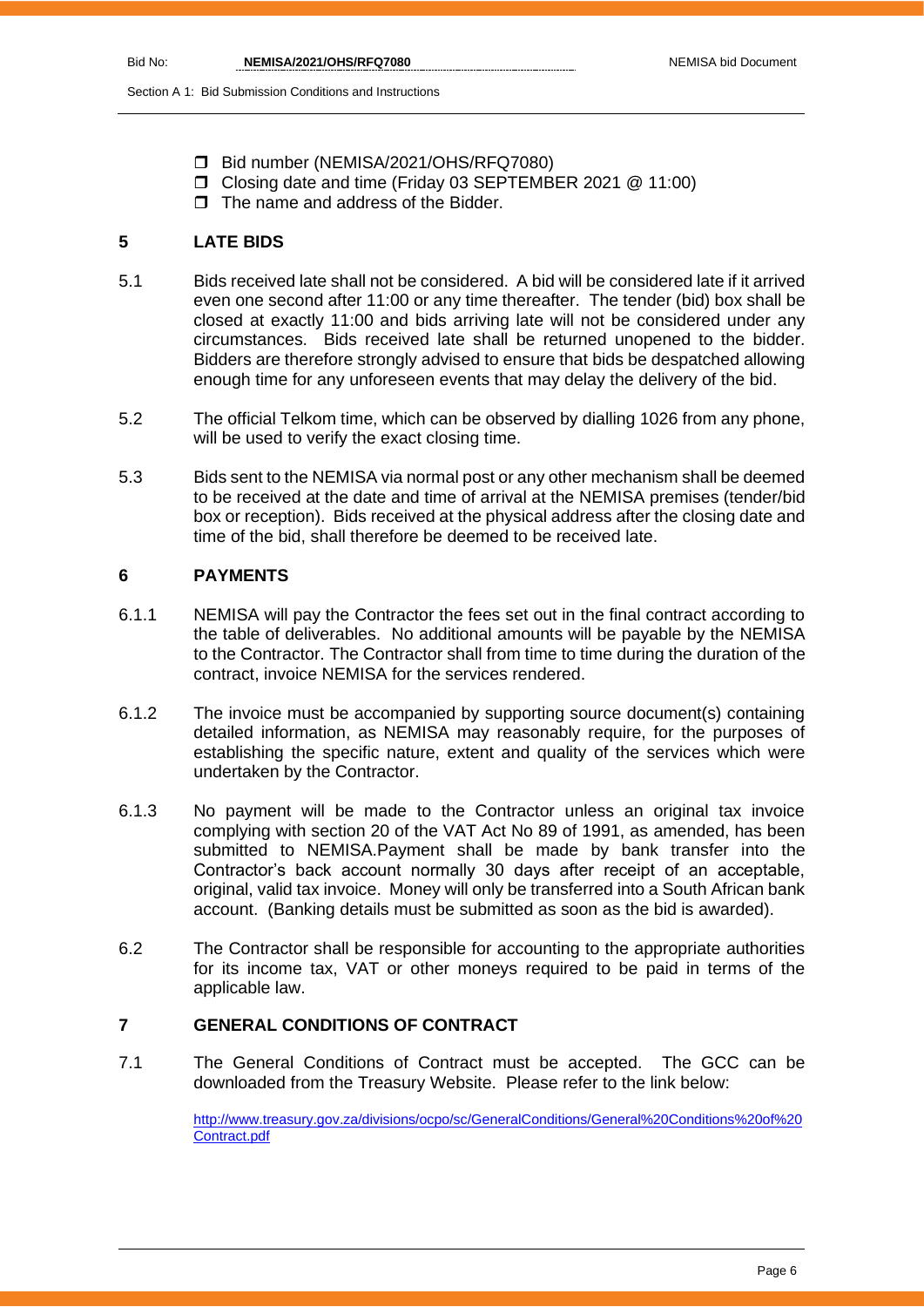Section A 2: Terms of Reference

# **TERMS OF REFERENCE (TOR)**

# **1. BACKGROUND**

NEMISA is looking to appoint the Health and Safety service provider who will assist to create and maintained the safe environment for the offices of NEMISA. The services required will be for the 21 Girton road, Parktown, Johannesburg and Franschhoek IT Training Centre, 5 Market Street, Groendal, western cape.

# **2. CONTRACT PERIOD**

The contract period is for a period of 3 years

# 3. **SCOPE OF WORK**

The service provider will be expected to perform the following service amongst other things:

- Monthly Health & Safety compliance audit and yearly risk assessment of NEMISA and its premises and as when it becomes necessary.
- Create the health and safety file for the organisation.
- Assist to report Injuries on Duty (IOD) and to provide support
- Share OHS Act updates and provide support to the company to comply.
- Schedule yearly training for six first aiders with first aid course level 1, 2
- Provide OHS SABS Training courses for 2 Facilities Management staff each year (NQF Level 5 with 10 credits) and relevant training each year.
- Schedule yearly Investigator training for the OHS committee members.
- Schedule yearly training of Fire Fighting and evacuation training for fire fighters from basic to level 1,2(OHS committee and management-6 members)
- Schedule the Occupational Health and Safety Act for Management e-Learning Training Course for 18 managers and support staff for NEMISA on Management responsibilities, the training must be SAQA registered,
- Consulting monthly or quarterly and providing progress audit reports
- Annual compliance certificate
- Provide access to appointment letters templates, inspection templets, work instruction, toolbox talk.
- The service provider will be required to ensure that they develop skills transfer for 2 Facilities employees to be self sufficient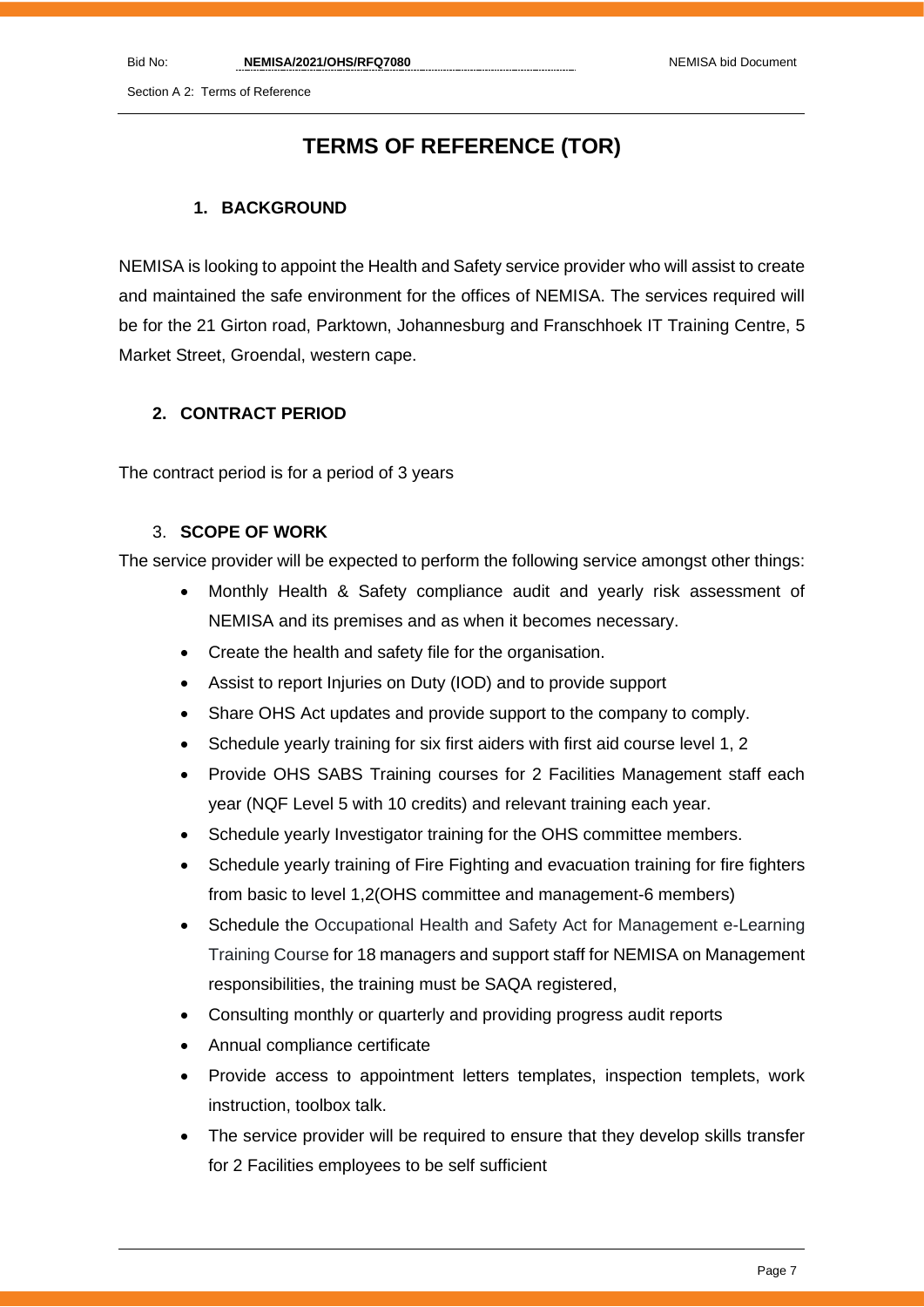Section A 2: Terms of Reference

- Understanding the requirements and able to implement of OHSAS 18001:2007 or ISO 4500.
- Assist with implementation and training of 18 managers on the OCCUPATIONAL HEALTH AND SAFETY ACT, 1993 ERGONOMICS REGULATIONS, 2019
- The service provider must ensure that an online COVID-19 training is available for all employees.
- The service provider scheduled Environment regulations act training for 10 employees and assist NEMISA with implementation and compliance.
- Registered with (Saiosh) Occupational Health and Safety Practitioners in South Africa COMPETENCY AND EXPERTISE REQUIREMENTS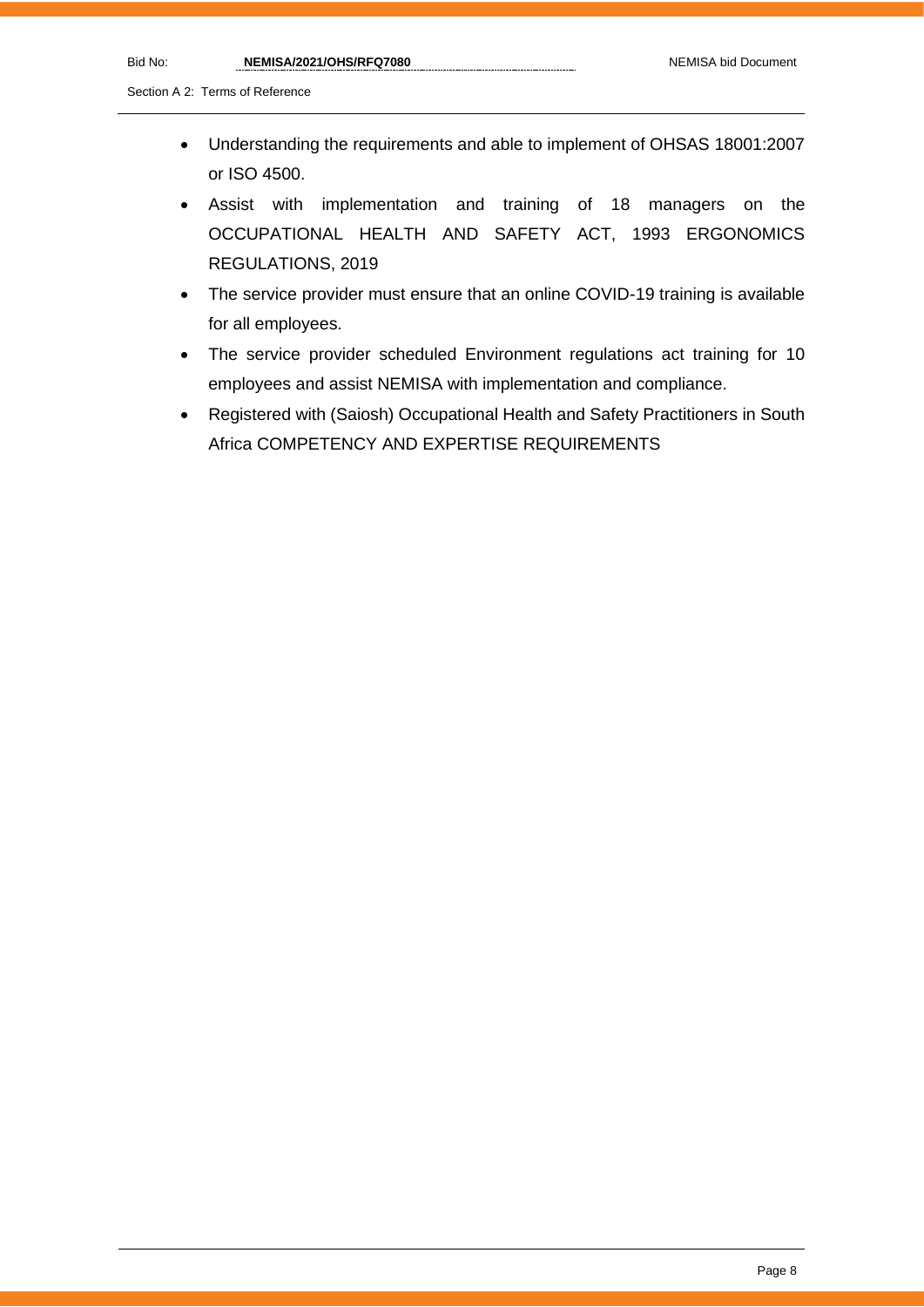**ALL BIDDERS MUST TAKE NOTE OF THE EVALUATION PROCESS THAT WILL BE FOLLOWED**

# **1 EVALUATION PROCESS**

# **1.1 COMPLIANCE WITH MINIMUM REQUIREMENTS**

1.1.1 All bids duly lodged as specified in the Request for Bid will be examined to determine compliance with bid requirements and conditions. Bids with obvious deviations from the requirements/conditions will be eliminated from further consideration.

> Failure to comply with or submit any one of the following items, will render a bid nonresponsive and will not be evaluated further.

| Reference | <b>Description</b>                                      | <b>Compliant?</b> |     |
|-----------|---------------------------------------------------------|-------------------|-----|
|           |                                                         | YES               | NO. |
| Part 1    | Signed Special Conditions of Bid and Contract           |                   |     |
| Part 2    | <b>Tax Compliance Requirements</b>                      |                   |     |
| Part 3    | Completed and signed Declaration of Interest            |                   |     |
| Part 4    | Completed and signed Declaration of Bidder's past       |                   |     |
|           | Supply Chain Management practices                       |                   |     |
| Part 5    | Completed and signed Certificate of Independent Bid     |                   |     |
|           | Determination                                           |                   |     |
| Part 7    | Completed and signed Invitation to Bid                  |                   |     |
| Part 8    | Completed Pricing Schedule in the prescribed format     |                   |     |
| Part 12   | Proof of registration on the CSD                        |                   |     |
| Part 13   | Registration certificates ((Saiosh) Occupational Health |                   |     |
|           | and Safety Practitioners in South Africa                |                   |     |

# **1.2 DETERMINATION OF SCORE FOR FUNCTIONALITY**

1.2.1 The evaluation criteria and weights for functionality as indicated in the table in below, will apply.

| <b>FUNCTIONAL CRITERIA</b>                                                                                                                                                                                                                                                                                                                                                                 | <b>MAXIMUM TO</b><br><b>BE AWARDED</b> |
|--------------------------------------------------------------------------------------------------------------------------------------------------------------------------------------------------------------------------------------------------------------------------------------------------------------------------------------------------------------------------------------------|----------------------------------------|
| <b>Contactable references</b><br>┒<br>Bidders must provide references as follows:<br>5 and more references: (20 Points)<br>$\circ$<br>3 to 4 references: (15 Points)<br>$\circ$<br>1to 2 reference: (10 Points)<br>$\Omega$<br>No references submitted $= (0)$<br>$\Omega$<br>NB: The bidder must provide written references from its own clients,<br>and not that of its sub-contractors. | 20                                     |
| <b>Experience of the Bidder</b><br>$\Box$<br>Bidder will be demonstrated by the bidder providing the business profile stating<br>the number of similar projects undertaken by the company. Appointment letters<br>or purchase orders must be attached.<br>5 projects or more – 30 points<br>$\circ$                                                                                        | 30                                     |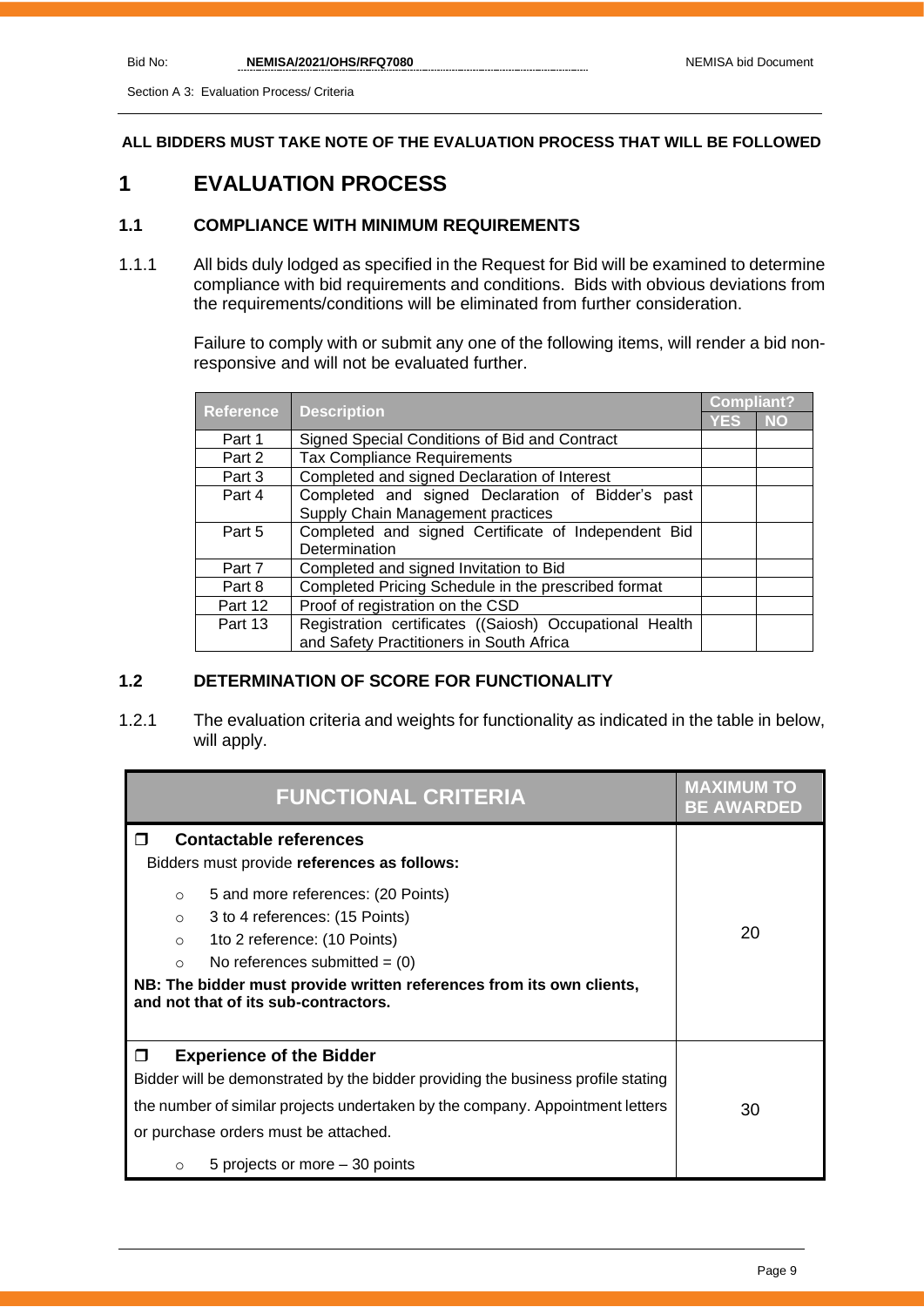Section A 3: Evaluation Process/ Criteria

| <b>FUNCTIONAL CRITERIA</b>                                                                                                                                                                                                                                                                                                                                                                 | <b>MAXIMUM TO</b><br><b>BE AWARDED</b> |
|--------------------------------------------------------------------------------------------------------------------------------------------------------------------------------------------------------------------------------------------------------------------------------------------------------------------------------------------------------------------------------------------|----------------------------------------|
| 3 to 4 projects $-20$ points<br>$\circ$<br>1 to 2 projects - 10 points<br>$\circ$                                                                                                                                                                                                                                                                                                          |                                        |
| Zero projects $-0$ points<br>$\circ$                                                                                                                                                                                                                                                                                                                                                       |                                        |
| <b>Implementation program</b><br>□<br>The bidder must provide with the programme on how the project will be<br>implemented.<br>The bidder demonstrates how the project will be implemented from begging<br>to end.<br>Covers $100\%$ of items $=30$<br>$\Omega$<br>Covers $80\%$ of items $=20$<br>$\circ$<br>Covers $60\%$ of items $=10$<br>$\circ$<br>Covers 50% and below=0<br>$\circ$ | 30                                     |
| <b>Availability of resources</b><br>⊓<br>The bidder must have a dedicated vehicle which will support the project<br>either by form of ownership or lease.<br>The bidder to provide the proof of ownership or lease agreement of the<br>dedicated vehicle in the project.<br>Proof submitted $= 20$<br>$\circ$<br>No proof submitted $= 0$<br>O                                             | 30                                     |
| <b>Maximum total for functionality</b>                                                                                                                                                                                                                                                                                                                                                     | 100                                    |

- 1.2.2 The score for functionality shall be calculated as follows:
	- Each panel member shall award values for each individual criterion on a score sheet. The value scored for each criterion shall be multiplied with the specified weighting for the relevant criterion to obtain the marks scored for the various criteria. These marks should be added to obtain the total score for functionality.
	- $\Box$  The score of each panel member shall be added together and divided by the number of panel members to establish the average score obtained by each individual bidder for functionality.

# **1.3 ELIMINATION OF PROPOSALS ON GROUNDS OF FUNCTIONALITY**

1.3.1 Bids that score less than **75%** of the marks available for functionality will be eliminated from further consideration. Marks will therefore not be awarded for their cost proposals or for preference.

### **1.4 PRICE AND B-BBEE STATUS LEVEL POINTS**

- 1.4.1 All remaining bids will be evaluated as follows:
- 1.4.2 The 80/20 preference point system will be applied. Points for price and B-BBEE status level certificate will be awarded in accordance with the stipulations in the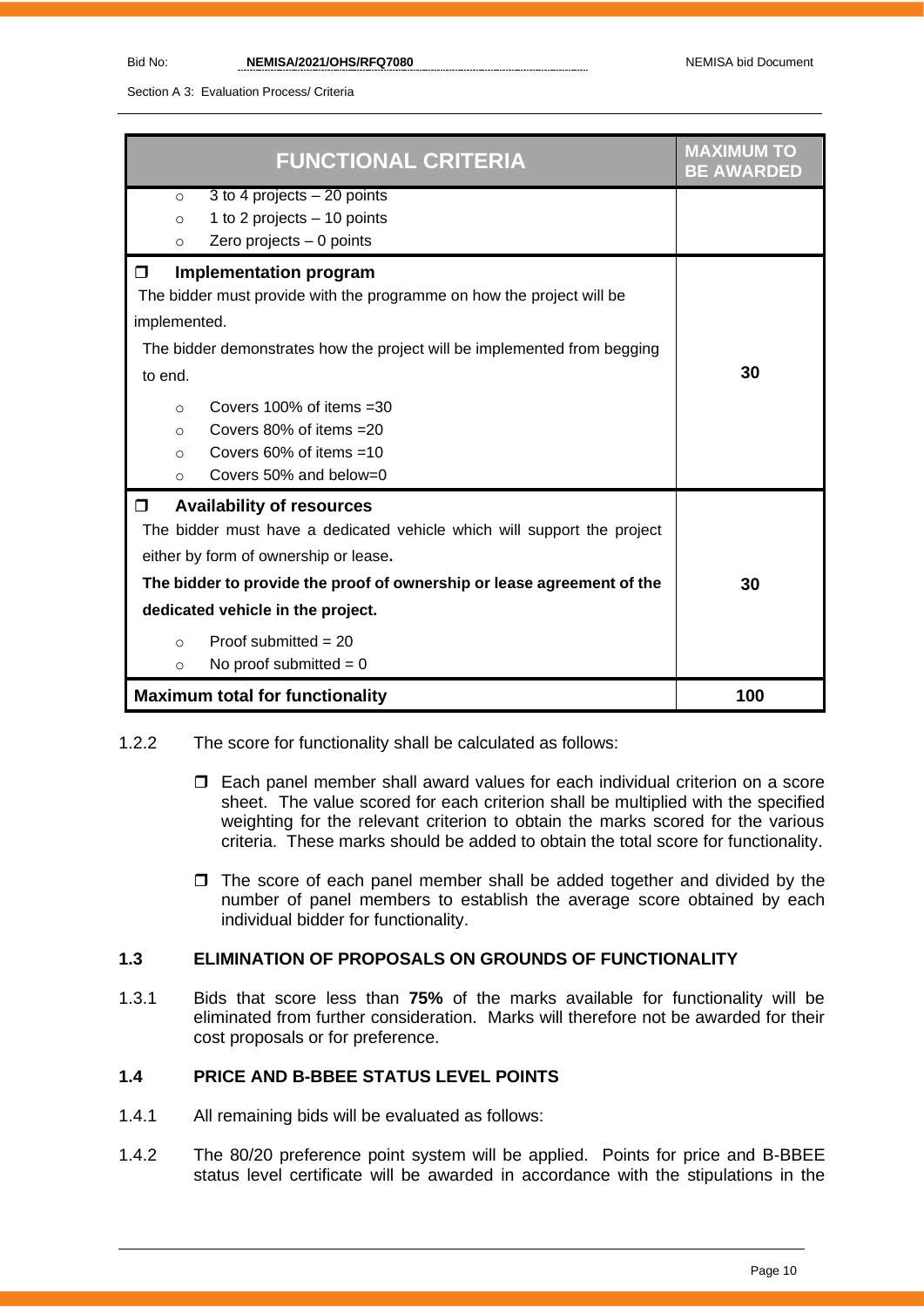Preference Point Claim Form in terms of the Preferential Procurement Regulations, 2017.

- 1.4.3 If appropriate, implied contract price adjustments will be made to the cost proposals of all remaining bids.
- 1.4.4 The point scored for the B-BBEE status level certificate for each acceptable bid will now be added to the price point.
- 1.4.5 The Evaluation Committee may recommend that the contract be awarded to the bidder obtaining the highest aggregate mark as determined by 1.4.4 or to a lower scoring bid on justifiable grounds.

# **1.5 ADJUDICATION OF BID**

1.5.1 The relevant award structure will consider the recommendations and make the final award. The successful bidder will usually be the service provider scoring the highest number of points or it may be a lower scoring bid on justifiable grounds or no award at all.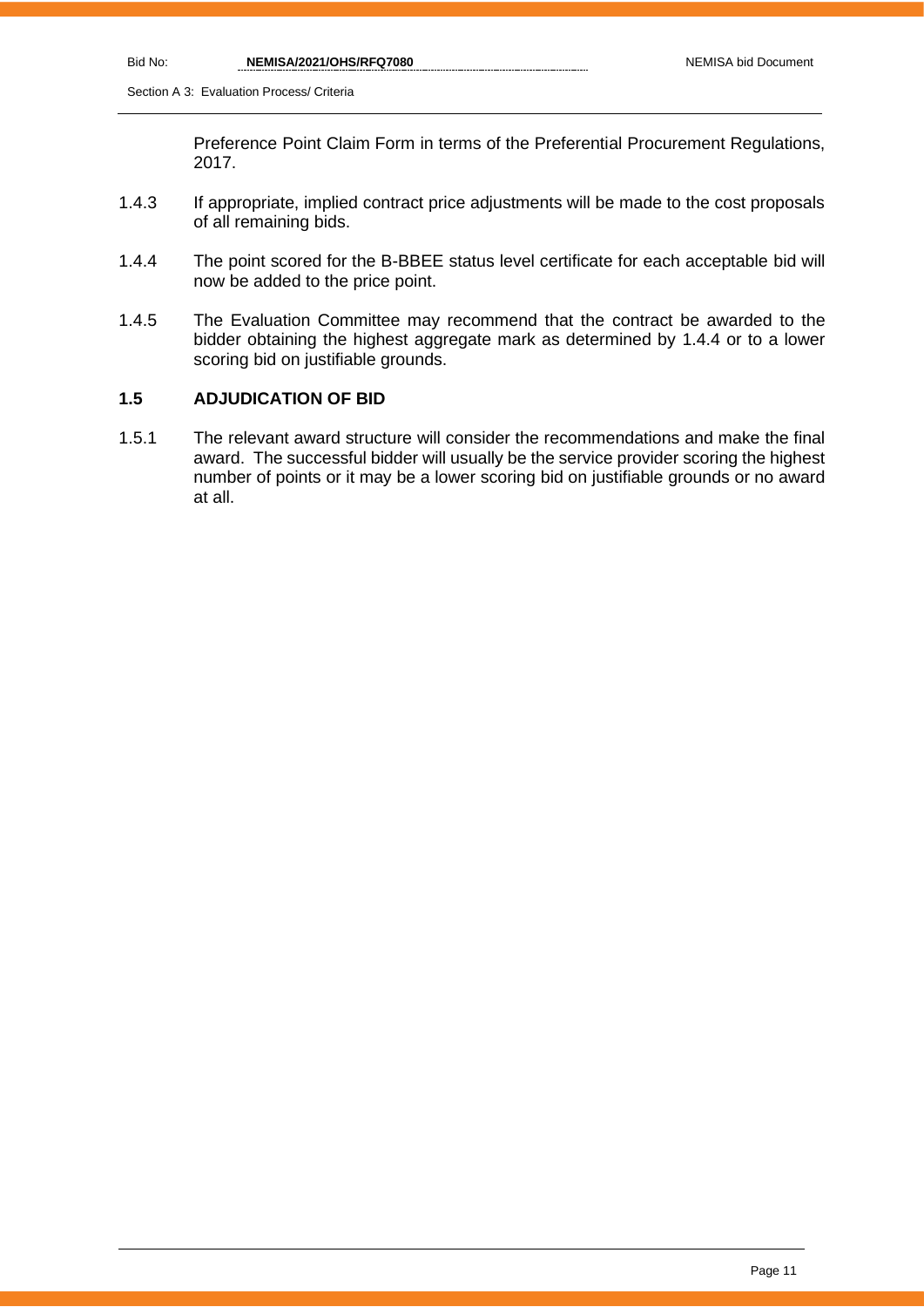# **CONTRACT FORM: RENDERING OF SERVICES**

THIS FORM MUST BE FILLED IN DUPLICATE BY BOTH THE SERVICE PROVIDER (PART 1) AND THE PURCHASER (PART 2). BOTH FORMS MUST BE SIGNED IN THE ORIGINAL SO THAT THE SERVICE PROVIDER AND THE PURCHASER WOULD BE IN POSSESSION OF ORIGINALLY SIGNED CONTRACTS FOR THEIR RESPECTIVE RECORDS.

### **PART 1 (TO BE FILLED IN BY THE SERVICE PROVIDER)**

- 1. I/we hereby undertake to render services described in the attached bidding documents to NEMISA in accordance with the requirements and task directives/proposals specifications stipulated in Bid Number NEMISA/2021/OHS/RFQ7080 at the price/s quoted. My/our offer/s remain binding upon me/us and open for acceptance by the Purchaser during the validity period indicated and calculated from the closing date of the bid.
- 2. The following documents shall be deemed to form and be read and construed as part of this agreement:
- 2.1 Bidding documents, viz
	- $\Box$  Invitation to bid
	- $\Box$  Tax clearance certificate
	- $\Box$  Pricing schedule(s)
	- $\Box$  Filled in terms of reference/task directive/proposal
	- Preference claims for Broad Based Black Economic Empowerment Status Level of Contribution in terms of the Preferential Procurement Regulations 2017;
	- D Declaration of interest
	- D Declaration of bidder's past SCM practices
	- **Special Conditions of Contract**
- 2.2 General Conditions of Contract
- 2.3 Other (specify)
- 3. I/we confirm that I/we have satisfied myself as to the correctness and validity of my/our bid; that the price(s) and rate(s) quoted cover all the services specified in the bidding documents; that the price(s) and rate(s) cover all my obligations and I accept that any mistakes regarding price(s) and rate(s) and calculations will be at my own risk.
- 4. I/we accept full responsibility for the proper execution and fulfilment of all obligations and conditions devolving on me/us under this agreement as the principal liable for the due fulfilment of this contract.
- 5. I/we declare that I/we have no participation in any collusive practices with any bidder or any other person regarding this or any other bid.
- 6. I confirm that I am duly authorised to sign this contract.

| NAME (PRINT)        |        | <b>WITNESSES</b> |
|---------------------|--------|------------------|
| <b>CAPACITY</b>     |        |                  |
| <b>SIGNATURE</b>    | ------ | 2                |
| <b>NAME OF FIRM</b> |        | DATE:            |
| DATE                |        |                  |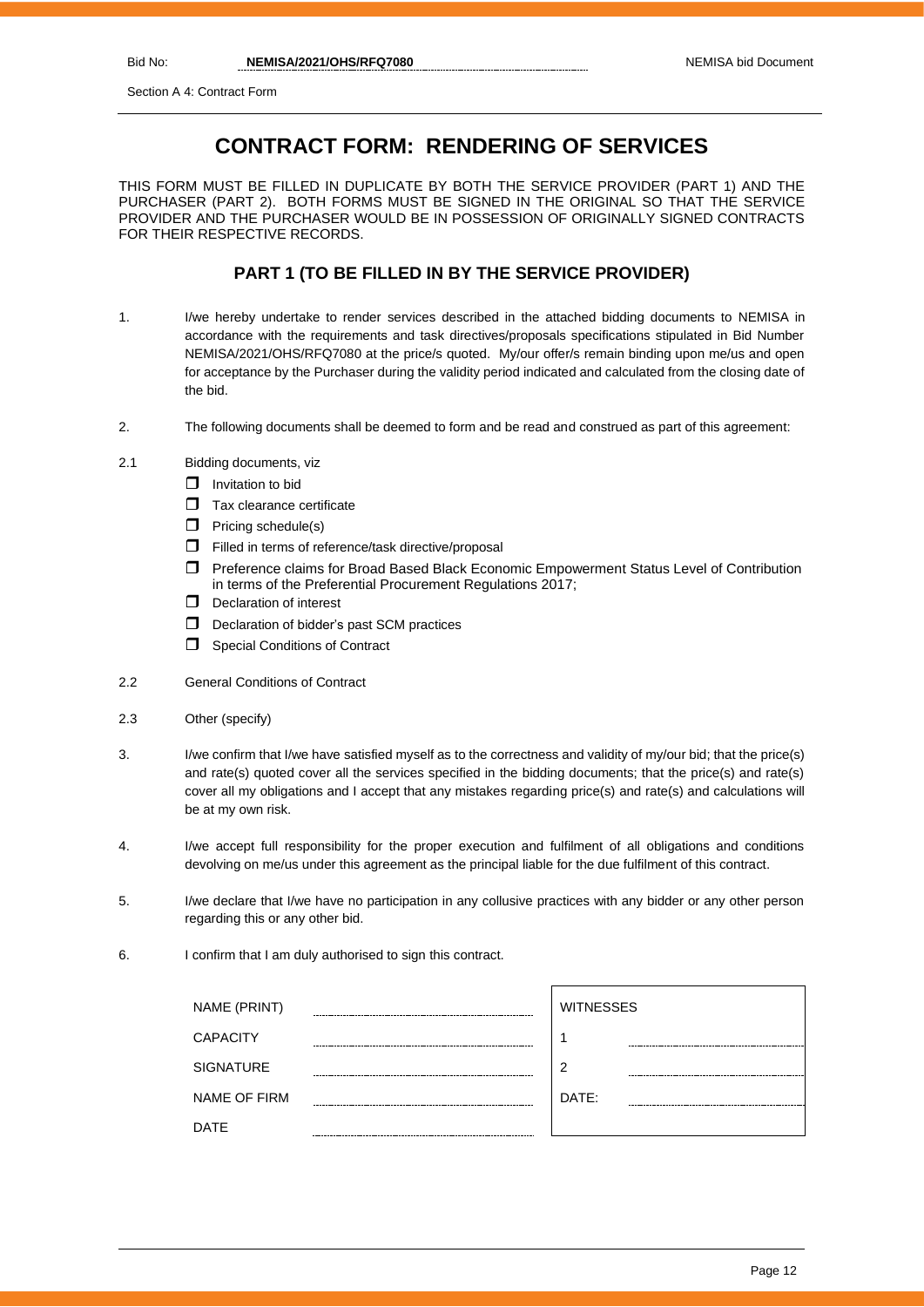Section A 4: Contract Form

# **CONTRACT FORM: RENDERING OF SERVICES**

# **PART 2 (TO BE FILLED IN BY THE PURCHASER)**

- 1. I ……………………………………………………..……………… in my capacity as …………………………………………….. accept your bid under reference number ……………………………………………. dated ……………………………………. for the rendering of services indicated hereunder and/or further specified in the annexures.
- 1. An official order indicating service delivery instructions is forthcoming.
- 2. I undertake to make payment for the services rendered in accordance with the terms and conditions of the contract within 30 (thirty) days after receipt of an invoice.

| <b>DESCRIPTION OF SERVICE</b> | PRICE (VAT INCL) | <b>COMPLETION</b><br><b>DATE</b> | <b>B-BBEE STATUS</b><br><b>LEVEL OF</b><br><b>CONTRIBUTION</b> |
|-------------------------------|------------------|----------------------------------|----------------------------------------------------------------|
|                               |                  |                                  |                                                                |
|                               |                  |                                  |                                                                |
|                               |                  |                                  |                                                                |

3. I confirm that I am duly authorised to sign this contract.

| SIGNED AT      | ON |                       |
|----------------|----|-----------------------|
|                |    |                       |
| NAME (PRINT)   |    |                       |
| SIGNATURE      |    |                       |
| OFFICIAL STAMP |    | <b>WITNESSES</b><br>◢ |
|                |    | $\overline{2}$        |
|                |    | DATE:                 |
|                |    |                       |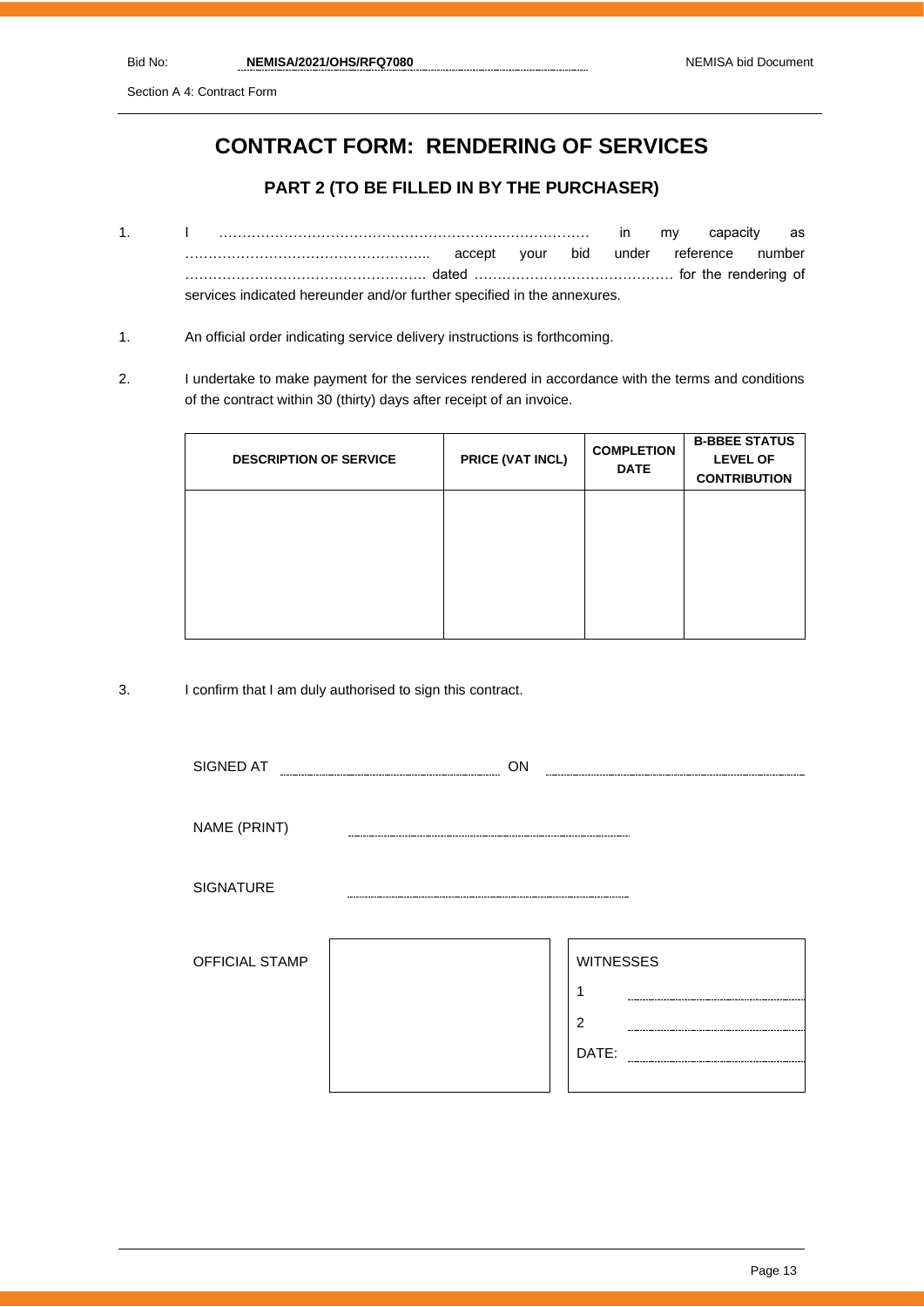Section B

# **SECTION B**

# **This section must be completed and returned or supplied with bids as prescribed.**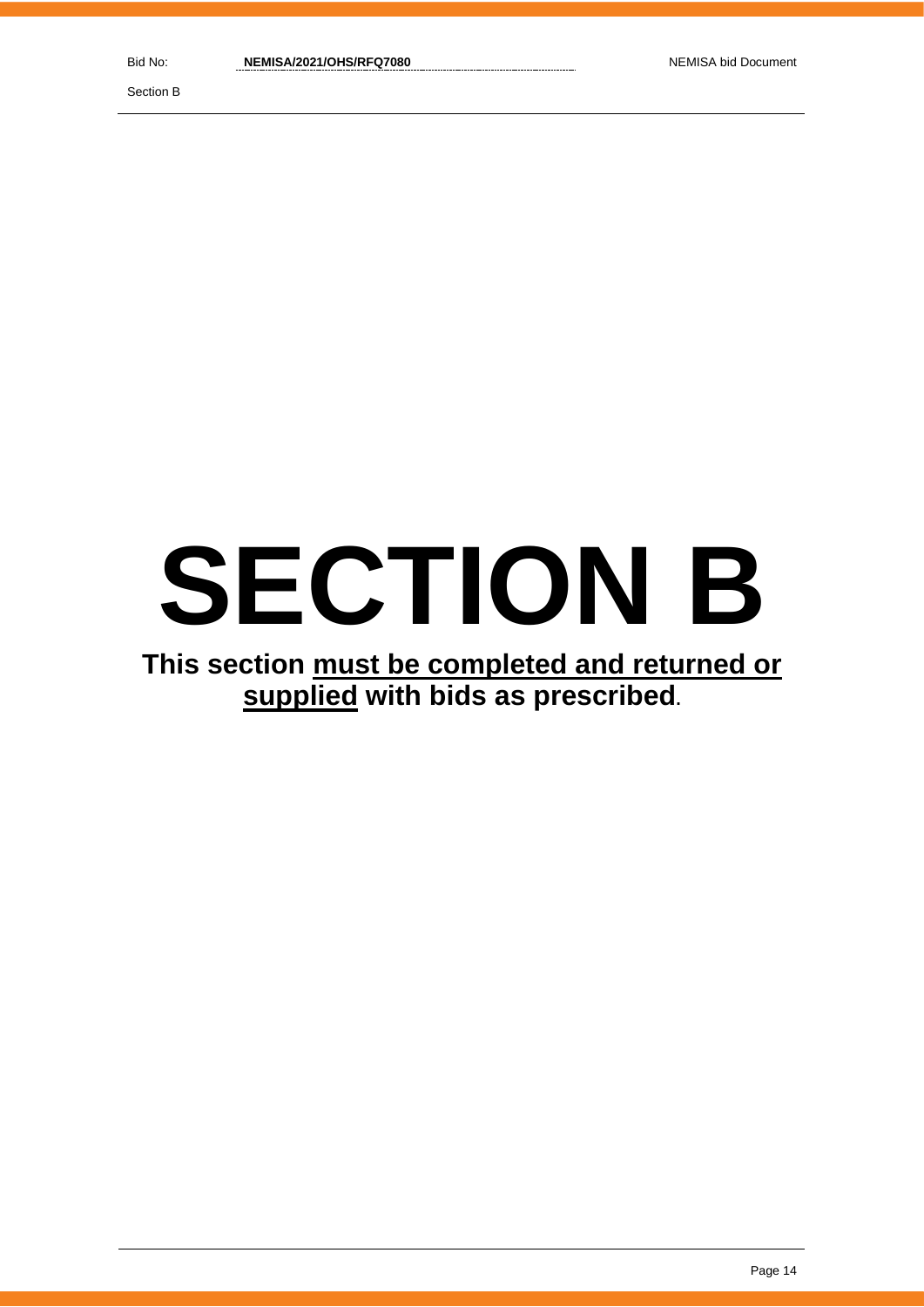Section B 1: Special Conditions of Bid and Contract

# **SPECIAL CONDITIONS OF BID AND CONTRACT Return as Part 1**

|              | <b>SPECIAL CONDITIONS</b>                                                                                                                                                                                                                                           |
|--------------|---------------------------------------------------------------------------------------------------------------------------------------------------------------------------------------------------------------------------------------------------------------------|
|              |                                                                                                                                                                                                                                                                     |
| $\mathbf 1$  | <b>GENERAL</b>                                                                                                                                                                                                                                                      |
| 1.1          | The Bidder must clearly state if a deviation from these special conditions are offered and<br>the reason therefor. If an explanatory note is provided, the paragraph reference must be<br>indicated in a supporting appendix to the application submission.         |
| 1.2          | Should Bidders fail to indicate agreement/compliance or otherwise, the NEMISA will<br>assume that the Bidder is in compliance or agreement with the statement(s) as specified<br>in this bid.                                                                       |
| 1.3          | Bids not completed in this manner may be considered incomplete and rejected.                                                                                                                                                                                        |
| 1.4          | NEMISA shall not be liable for any expense incurred by the Bidder in the preparation and<br>submission of a bid.                                                                                                                                                    |
| $\mathbf{2}$ | <b>CANCELLATION OF PROCUREMENT PROCESS</b>                                                                                                                                                                                                                          |
|              |                                                                                                                                                                                                                                                                     |
| 2.1          | This procurement process can be postponed or cancelled at any stage at the sole<br>discretion of NEMISA provided that such cancellation or postponement takes place prior<br>to entering into a contract with a specific service provider to which the bid relates. |
| 3            | BID SUBMISSION CONDITIONS, INSTRUCTION AND EVALUATION<br><b>PROCESS/CRITERIA</b>                                                                                                                                                                                    |
|              |                                                                                                                                                                                                                                                                     |
| 3.1          | The Bid submission conditions and instructions as well as the evaluation process/criteria<br>have been noted.                                                                                                                                                       |
| 4            | <b>NEGOTIATION AND CONTRACTING</b>                                                                                                                                                                                                                                  |
|              |                                                                                                                                                                                                                                                                     |
| 4.1          | NEMISA have the right to enter into negotiation with one or more Bidders regarding any<br>terms and conditions, including price(s), of a proposed contract.                                                                                                         |
| 4.2          | Under no circumstances will negotiation with any Bidders, including preferred Bidders,<br>constitute an award <sup>1</sup> or promise/ undertaking to award the contract.                                                                                           |
| 4.3          | NEMISA shall not be obliged to accept the lowest or any bid, offer or proposal.                                                                                                                                                                                     |
|              |                                                                                                                                                                                                                                                                     |
| 4.4          | A contract will only be deemed to be concluded when reduced to writing in a formal contract<br>and Service Level Agreement (if applicable) signed by the designated responsible person<br>of both parties. The designated responsible person of NEMISA is the CEO.  |
| 4.5          | NEMISA also reserves the right to enter into one contract with a Bidder for all required<br>functions or into more than one contract with different Bidders for different functions.                                                                                |
|              |                                                                                                                                                                                                                                                                     |

<sup>1</sup> See GLOSSARY.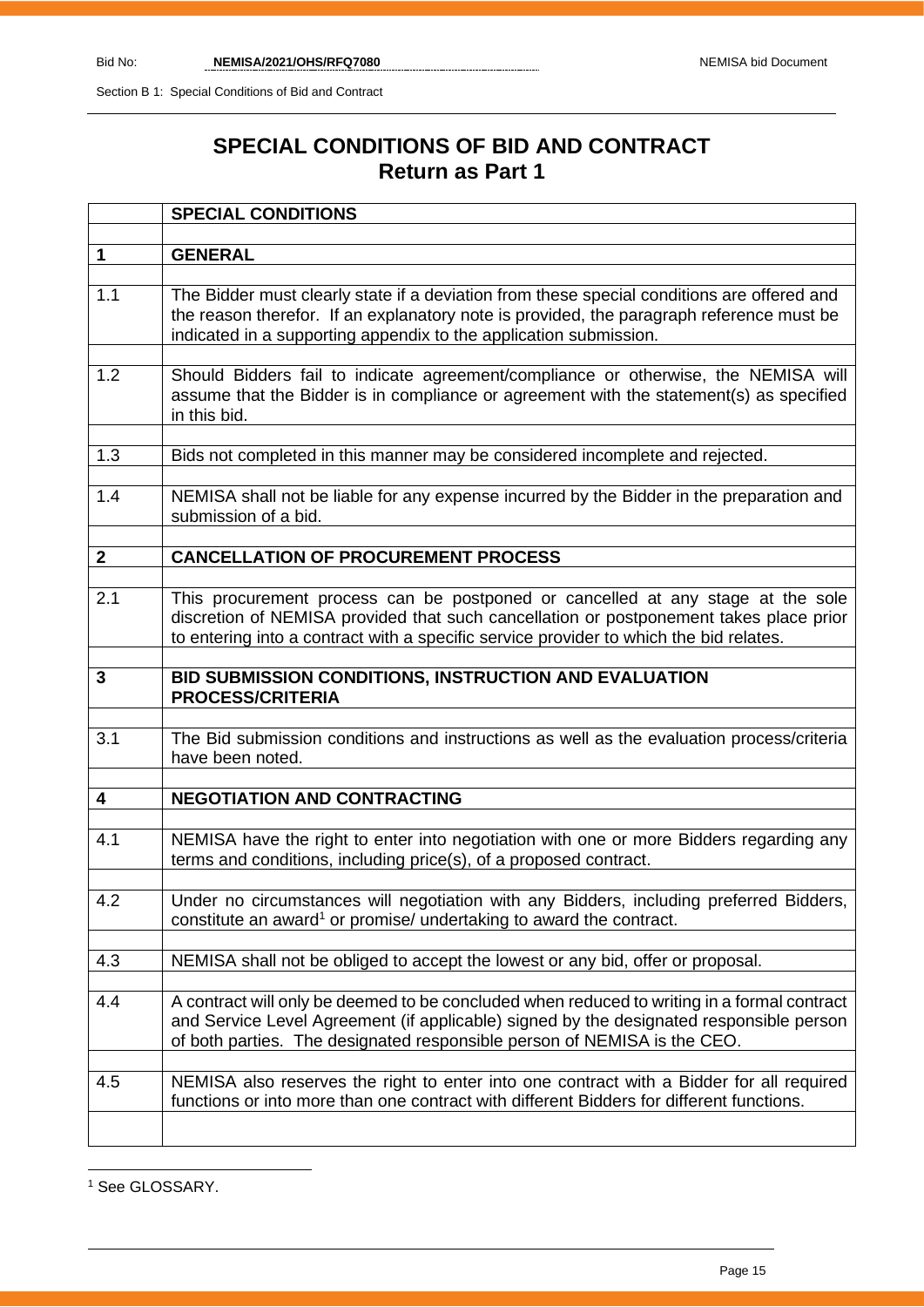| 5                       | <b>ACCESS TO INFORMATION</b>                                                                                                                                                                                                                                                                                                          |
|-------------------------|---------------------------------------------------------------------------------------------------------------------------------------------------------------------------------------------------------------------------------------------------------------------------------------------------------------------------------------|
|                         |                                                                                                                                                                                                                                                                                                                                       |
| 5.1                     | All bidders will be informed of the status of their bid once the procurement process has<br>been completed.                                                                                                                                                                                                                           |
|                         |                                                                                                                                                                                                                                                                                                                                       |
| 5.2                     | Requests for information regarding the bid process will be dealt with in line with the<br>NEMISA SCM Policy and relevant legislation.                                                                                                                                                                                                 |
|                         |                                                                                                                                                                                                                                                                                                                                       |
| 6                       | <b>REASONS FOR REJECTION</b>                                                                                                                                                                                                                                                                                                          |
| 6.1                     |                                                                                                                                                                                                                                                                                                                                       |
|                         | NEMISA shall reject a proposal for the award of a contract if the recommended Bidder has<br>committed a proven corrupt or fraudulent act in competing for the particular contract.                                                                                                                                                    |
|                         |                                                                                                                                                                                                                                                                                                                                       |
| 6.2                     | The NEMISA may disregard the bid of any bidder if that bidder, or any of its directors:<br>□ Have abused the SCM system of the NEMISA.<br>$\Box$ Have committed proven fraud or any other improper conduct in relation to such                                                                                                        |
|                         | system.<br>$\Box$ Have failed to perform on any previous contract and the proof exists.<br>Such actions shall be communicated to the National Treasury.                                                                                                                                                                               |
|                         |                                                                                                                                                                                                                                                                                                                                       |
| $\overline{\mathbf{r}}$ | <b>GENERAL CONDITIONS OF CONTRACT</b>                                                                                                                                                                                                                                                                                                 |
|                         |                                                                                                                                                                                                                                                                                                                                       |
| 7.1                     | The General Conditions of Contract must be accepted.                                                                                                                                                                                                                                                                                  |
| 8                       | <b>ADDITIONAL INFORMATION REQUIREMENTS</b>                                                                                                                                                                                                                                                                                            |
|                         |                                                                                                                                                                                                                                                                                                                                       |
| 8.1                     | During evaluation of the bids, additional information may be requested in writing from<br>Bidders. Replies to such request must be submitted, within 5 (five) working days or as<br>otherwise indicated. Failure to comply, may lead to your bid being disregarded.                                                                   |
|                         |                                                                                                                                                                                                                                                                                                                                       |
| 8.2                     | No additional information will be accepted from any individual Bidder without such<br>information having been requested                                                                                                                                                                                                               |
|                         |                                                                                                                                                                                                                                                                                                                                       |
| $\boldsymbol{9}$        | <b>CONFIDENTIALITY</b>                                                                                                                                                                                                                                                                                                                |
| 9.1                     | The bid and all information in connection therewith shall be held in strict confidence by<br>Bidders and usage of such information shall be limited to the preparation of the bid. Bidders<br>shall undertake to limit the number of copies of this document.                                                                         |
| 10                      | <b>INTELLECTUAL PROPERTY, INVENTIONS AND COPYRIGHT</b>                                                                                                                                                                                                                                                                                |
|                         |                                                                                                                                                                                                                                                                                                                                       |
| 10.1                    | Copyright of all documentation relating to this contract belongs to the client. The successful<br>Bidder may not disclose any information, documentation or products to other clients without<br>the written approval of the accounting authority or the delegate.                                                                    |
| 10.2                    | This paragraph shall survive termination of this contract.                                                                                                                                                                                                                                                                            |
|                         |                                                                                                                                                                                                                                                                                                                                       |
| 11                      | <b>NON-COMPLIANCE WITH DELIVERY TERMS</b>                                                                                                                                                                                                                                                                                             |
| 11.1                    | As soon as it becomes known to the contractor that he/she will not be able to deliver the<br>services within the delivery period and/or against the quoted price and/or as specified,<br>NEMISA must be given immediate written notice to this effect. NEMISA reserves the right<br>to implement remedies as provided for in the GCC. |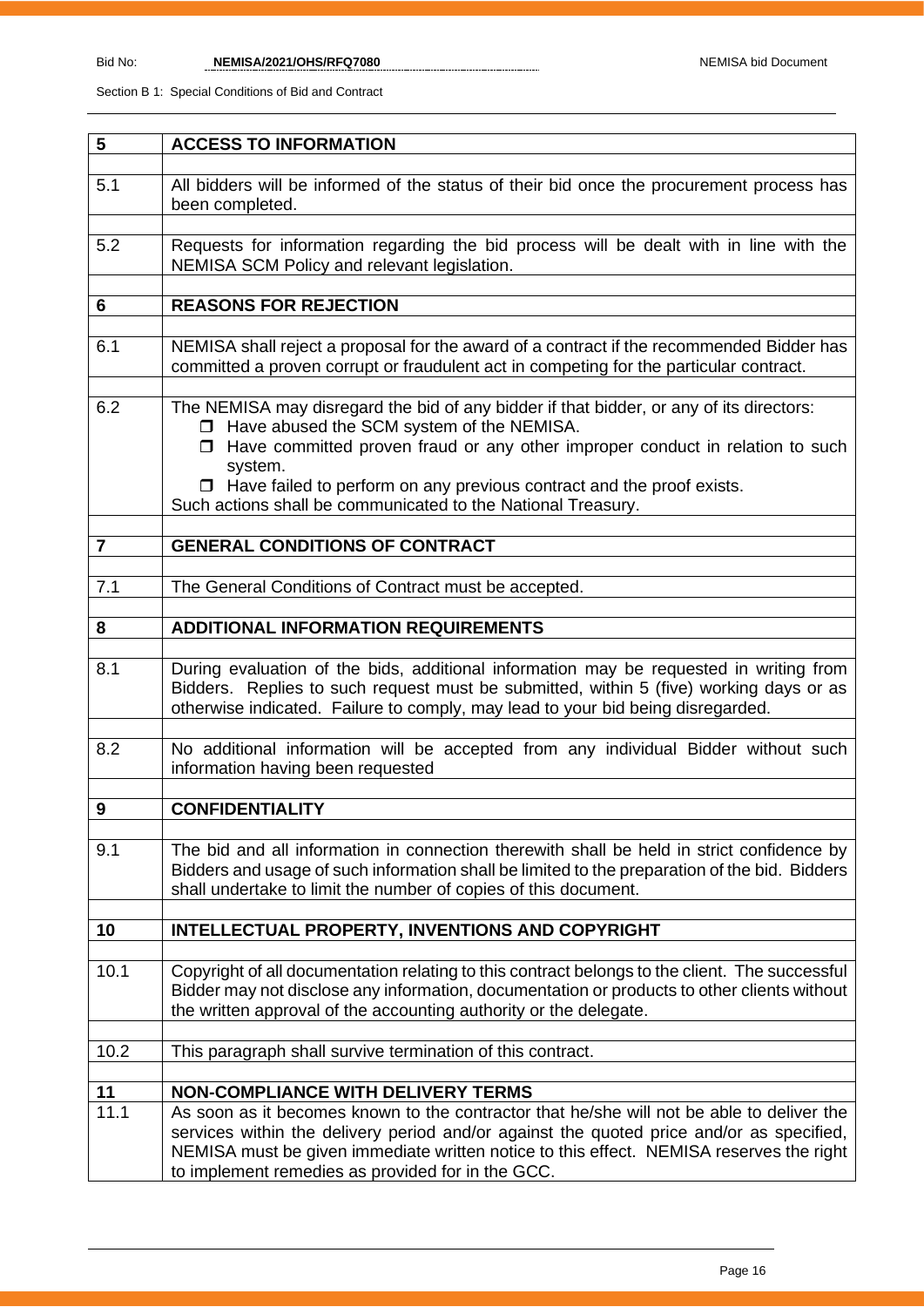۰

Í

| 12   | <b>WARRANTS</b>                                                                                                                                                                                                                                                                                                                                                                          |
|------|------------------------------------------------------------------------------------------------------------------------------------------------------------------------------------------------------------------------------------------------------------------------------------------------------------------------------------------------------------------------------------------|
| 12.1 | The Contractor warrants that it is able to conclude this Agreement to the satisfaction of                                                                                                                                                                                                                                                                                                |
|      | NEMISA.                                                                                                                                                                                                                                                                                                                                                                                  |
|      |                                                                                                                                                                                                                                                                                                                                                                                          |
| 13   | PARTIES NOT AFFECTED BY WAIVER OR BREACHES                                                                                                                                                                                                                                                                                                                                               |
|      |                                                                                                                                                                                                                                                                                                                                                                                          |
| 13.1 | The waiver (whether express or implied) by any Party of any breach of the terms or<br>conditions of this contract by the other Party shall not prejudice any remedy of the waiving<br>party in respect of any continuing or other breach of the terms and conditions hereof.                                                                                                             |
| 13.2 | No favour, delay, relaxation or indulgence on the part of any Party in exercising any power<br>or right conferred on such Party in terms of this contract shall operate as a waiver of such<br>power or right nor shall any single or partial exercise of any such power or right under this                                                                                             |
|      | agreement.                                                                                                                                                                                                                                                                                                                                                                               |
|      |                                                                                                                                                                                                                                                                                                                                                                                          |
| 14   | <b>RETENTION</b>                                                                                                                                                                                                                                                                                                                                                                         |
|      |                                                                                                                                                                                                                                                                                                                                                                                          |
| 14.1 | On termination of this agreement, the contractor shall, on demand hand over all<br>documentation provided as part of the project and all deliverables, etc., without the right of<br>retention, to NEMISA.                                                                                                                                                                               |
|      |                                                                                                                                                                                                                                                                                                                                                                                          |
| 14.2 | No agreement to amend or vary a contract or order or the conditions, stipulations or<br>provisions thereof shall be valid and of any force and effect unless such agreement to<br>amend or vary is entered into in writing and signed by the contracting parties. Any waiver<br>of the requirement that the agreement to amend or vary shall be in writing, shall also be in<br>writing. |
|      |                                                                                                                                                                                                                                                                                                                                                                                          |
| 15   | <b>CENTRAL SUPPLIER DATABASE</b>                                                                                                                                                                                                                                                                                                                                                         |
|      |                                                                                                                                                                                                                                                                                                                                                                                          |
| 15.1 | It is a requirement that all suppliers/services providers to NEMISA shall be registered on<br>the National Treasury Central Supplier Database (CSD).                                                                                                                                                                                                                                     |
| 15.2 | Bidders are therefore required to register as a supplier on the CSD before submitting a bid.                                                                                                                                                                                                                                                                                             |
|      |                                                                                                                                                                                                                                                                                                                                                                                          |
|      | The CSD website can be accessed on the following link:                                                                                                                                                                                                                                                                                                                                   |
|      | http://ocpo.treasury.gov.za/Pages/default.aspx                                                                                                                                                                                                                                                                                                                                           |
|      |                                                                                                                                                                                                                                                                                                                                                                                          |
| 15.3 | Bidders are therefore required to submit proof of their registration on the CSD, or if not yet                                                                                                                                                                                                                                                                                           |
|      | registered, provide proof of their application to be registered, with their bid.                                                                                                                                                                                                                                                                                                         |
|      |                                                                                                                                                                                                                                                                                                                                                                                          |
| 15.4 | No bid will be awarded and a contract concluded with a bidder who is not registered on the<br>CSD.                                                                                                                                                                                                                                                                                       |
|      |                                                                                                                                                                                                                                                                                                                                                                                          |
| 16   | <b>FORMAT OF BIDS</b>                                                                                                                                                                                                                                                                                                                                                                    |
|      |                                                                                                                                                                                                                                                                                                                                                                                          |
| 16.1 | Bidders must complete all the necessary bid documents and undertakings required in this<br>bid document. Bidders are advised that their proposal should be concise, written in plain<br>English and simply presented.                                                                                                                                                                    |
|      |                                                                                                                                                                                                                                                                                                                                                                                          |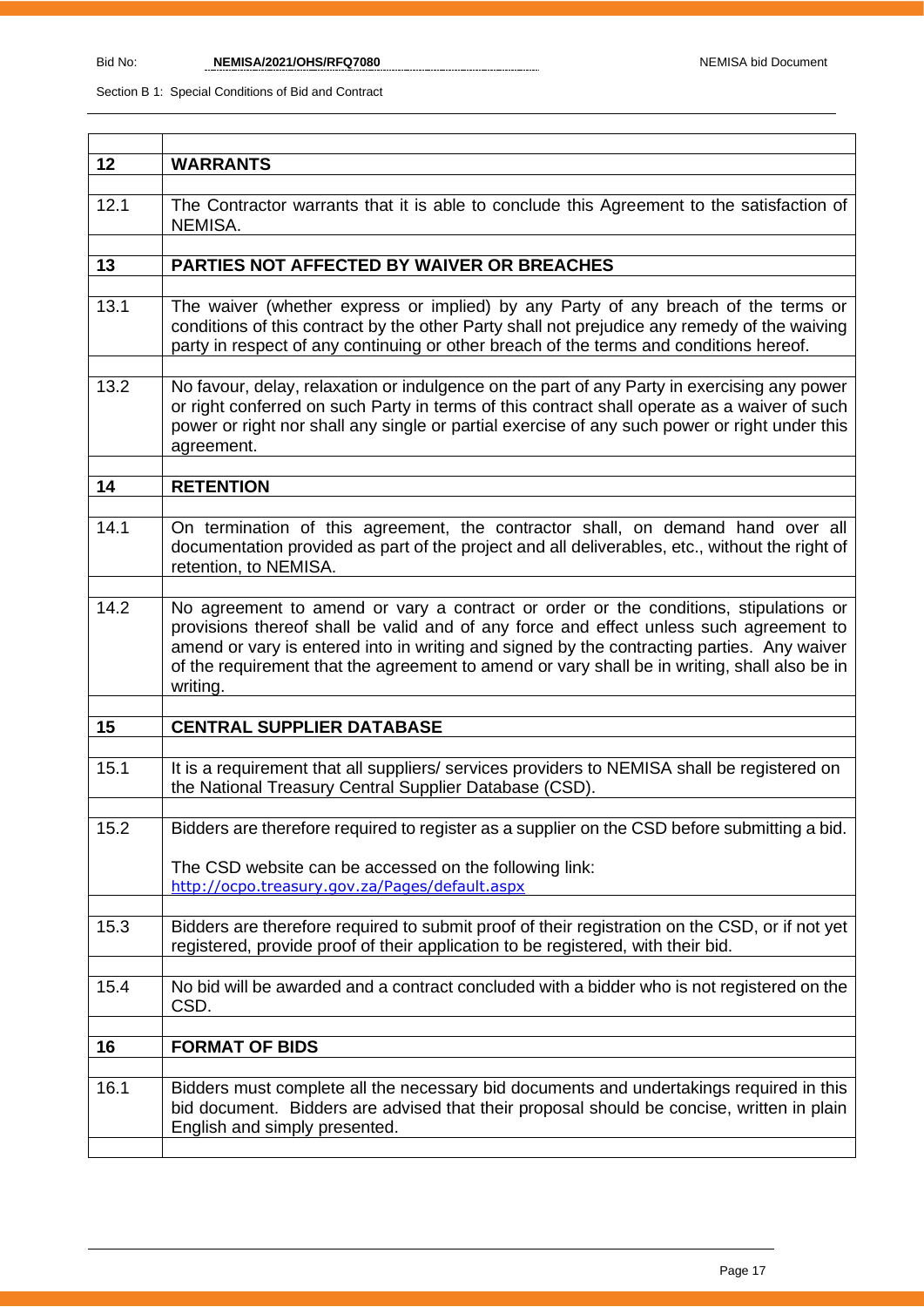Bid No: **NEMISA/2021/OHS/RFQ7080** NEMISA bid Document

| 16.2 | Bidders are to set out their proposal in the format prescribed hereunder. This means                                                                                                                               |  |  |
|------|--------------------------------------------------------------------------------------------------------------------------------------------------------------------------------------------------------------------|--|--|
|      | that the proposal must be structured in the parts noted below. Information not submitted<br>in the relevant part, may not be considered for evaluation purposes.                                                   |  |  |
|      |                                                                                                                                                                                                                    |  |  |
| 16.3 | Part 1: Special Conditions of Bid and Contract                                                                                                                                                                     |  |  |
|      |                                                                                                                                                                                                                    |  |  |
|      | Bidders must initial each page and sign the last page and return the Special Conditions of<br>bid and Contract (Section B-1).                                                                                      |  |  |
|      | Bids submitted without a completed Special Conditions of Bid form will be deemed to be<br>non-responsive.                                                                                                          |  |  |
| 16.4 | Part 2: SARS Tax Clearance Certificate(s)                                                                                                                                                                          |  |  |
|      |                                                                                                                                                                                                                    |  |  |
|      | Bidders must ensure compliance with their tax obligations.                                                                                                                                                         |  |  |
|      | Bidders are required to submit their unique personal identification number (PIN) issued by<br>SARS to enable the organ of state to view the taxpayer's profile and tax status.                                     |  |  |
|      | Application for tax compliance status (TCS) or PIN may also be made via e-filing. In order<br>to use this provision, taxpayers will need to register with SARS as e-filers through the<br>website www.sars.gov.za. |  |  |
|      | Bidders may also submit a printed TCS together with the bid.                                                                                                                                                       |  |  |
|      | In bids where consortia/ joint ventures/ sub-contractors are involved, each party must<br>submit a separate proof of TCS/ PIN/ CSD number.                                                                         |  |  |
|      | Where no TCS is available, but the bidder is registered on the Central Supplier Database<br>(CSD), a CSD number must be provided.                                                                                  |  |  |
|      | Bids submitted without any one of the above particulars, will be deemed to be non-<br>responsive.                                                                                                                  |  |  |
| 16.5 | Part 3: Declaration of Interest                                                                                                                                                                                    |  |  |
|      |                                                                                                                                                                                                                    |  |  |
|      | Each party to the bid must complete and return the "Declaration of Interest" (Section B-2).                                                                                                                        |  |  |
|      | Bids submitted without a complete and signed Declaration of Interest will be deemed to be<br>non-responsive.                                                                                                       |  |  |
| 16.6 | Part 4: Declaration of Bidder's past Supply Chain Management practices                                                                                                                                             |  |  |
|      |                                                                                                                                                                                                                    |  |  |
|      | <b>Each party</b> to the bid must complete and return the "Declaration of bidder's past Supply<br>Chain Management practices" (Section B-3).                                                                       |  |  |
|      | Bids submitted without a completed and signed Declaration of bidder's past Supply Chain<br>Management practices will be deemed non-responsive.                                                                     |  |  |
| 16.7 | Part 5: Certificate of Independent Bid Determination                                                                                                                                                               |  |  |
|      |                                                                                                                                                                                                                    |  |  |
|      | <b>Each party</b> to the bid must complete and sign the Certificate (Section B-4).                                                                                                                                 |  |  |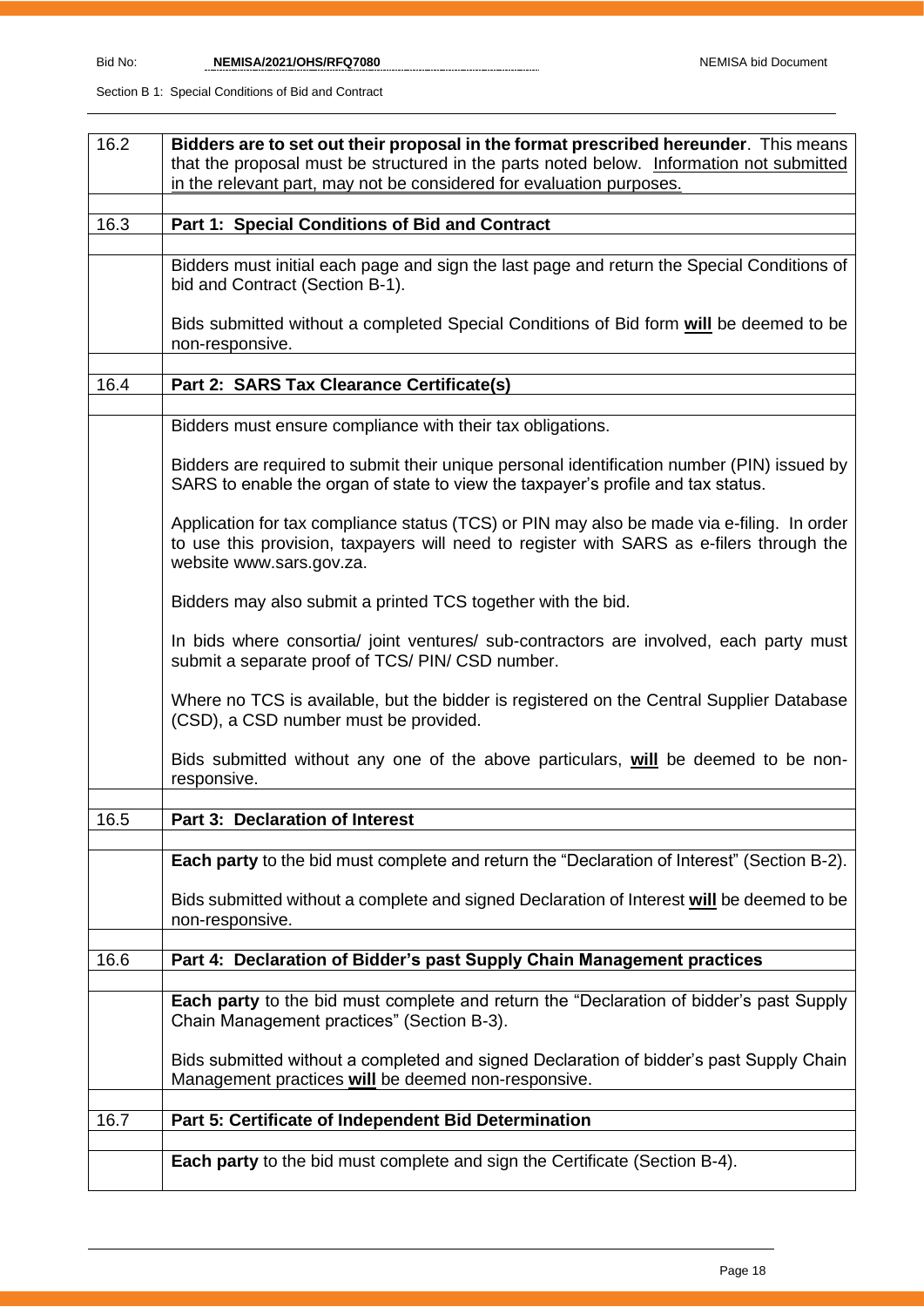|       | Bids submitted without a completed and signed Certificate of Independent Bid<br>Determination will be deemed non-responsive.                                                                                                                                                               |  |  |  |  |
|-------|--------------------------------------------------------------------------------------------------------------------------------------------------------------------------------------------------------------------------------------------------------------------------------------------|--|--|--|--|
| 16.8  | Part 6: Preference Points Claim Form in terms of the Preferential Procurement<br><b>Regulations 2017</b>                                                                                                                                                                                   |  |  |  |  |
|       | Bidders must complete, sign and return the full "Preference Points Claim Form" (Section<br>B-5) document.                                                                                                                                                                                  |  |  |  |  |
|       | In addition, a valid BEE certificate must be submitted.                                                                                                                                                                                                                                    |  |  |  |  |
|       | Quotes submitted without a completed and signed Preference Points Claim Form and a<br>valid BEE certificate will be awarded zero points for preference.                                                                                                                                    |  |  |  |  |
| 16.9  | Part 7: Invitation to Bid                                                                                                                                                                                                                                                                  |  |  |  |  |
|       | Bidders must complete, sign and return the full "Invitation to Bid" (Section B-6) document.                                                                                                                                                                                                |  |  |  |  |
|       | Bids submitted without a completed and signed Invitation to Bid will be deemed to be<br>non-responsive.                                                                                                                                                                                    |  |  |  |  |
| 16.10 | Part 8: Pricing Schedule                                                                                                                                                                                                                                                                   |  |  |  |  |
|       |                                                                                                                                                                                                                                                                                            |  |  |  |  |
|       | Any budget amount that may be indicated in this document shall be deemed to be a guide<br>only and Bidders are expected to submit a costing that is fair and reasonable.                                                                                                                   |  |  |  |  |
|       | All costs related to this assignment are to be allowed for in the pricing schedule and in the<br>formats prescribed and must be returned as part of the submission (Section B-7).                                                                                                          |  |  |  |  |
|       | Bids submitted without a price or with an incomplete price, will be deemed to be non-<br>responsive.                                                                                                                                                                                       |  |  |  |  |
|       | A pricing schedule with one of the specified elements (fees and reimbursable costs)<br>omitted from the costing, may be considered non-responsive.                                                                                                                                         |  |  |  |  |
|       | VAT: Value Added Tax must be included and shown separately.<br>□                                                                                                                                                                                                                           |  |  |  |  |
|       |                                                                                                                                                                                                                                                                                            |  |  |  |  |
| 16.11 | Part 9: Technical approach                                                                                                                                                                                                                                                                 |  |  |  |  |
|       | Bidders must submit a description of the methodology and approach that will be used to<br>perform the work as set out in the Terms of Reference. This methodology and approach<br>must demonstrate the Bidder's understanding of the requirement and also of the<br>environment.           |  |  |  |  |
|       | Bidders must, at least cover the under-mentioned in their technical approach and return<br>as part of their submission:                                                                                                                                                                    |  |  |  |  |
|       | $\Box$ Describe, in detail, exactly how they propose to carry out the activities to achieve the<br>outcomes identified in the terms of reference. They should identify any possible<br>problems that might hinder delivery and indicate how they will avoid, or overcome<br>such problems. |  |  |  |  |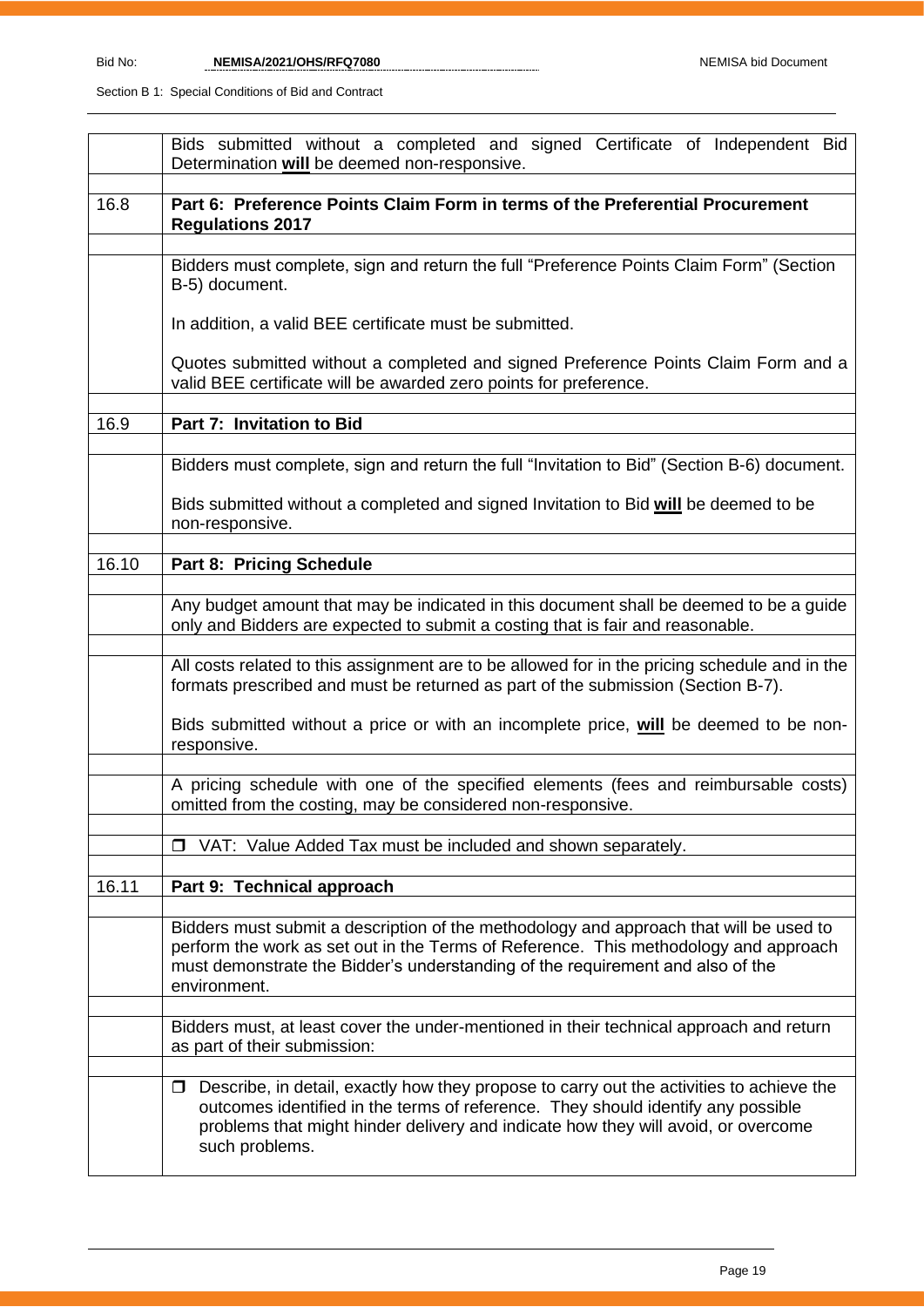Bid No: **NEMISA/2021/OHS/RFQ7080** NEMISA bid Document

Section B 1: Special Conditions of Bid and Contract

|       | $\Box$ Describe how the work will be managed. Provide an organisation chart clearly<br>indicating:                                                                                                                                                                                                                                                                                                                                     |
|-------|----------------------------------------------------------------------------------------------------------------------------------------------------------------------------------------------------------------------------------------------------------------------------------------------------------------------------------------------------------------------------------------------------------------------------------------|
|       | The lines of reporting and supervision within the Bidder's team.<br>п                                                                                                                                                                                                                                                                                                                                                                  |
|       | The lines of reporting between the Bidder and the NEMISA and other<br>stakeholders, if applicable.                                                                                                                                                                                                                                                                                                                                     |
|       | Identify the position(s) involved in the direct delivery of the service to be provided and<br>$\Box$<br>in the overall management of the work and name the people who will fill these<br>positions.                                                                                                                                                                                                                                    |
|       | Provide a project plan of activities. In addition to providing details of the estimated number<br>of work days for each activity, Bidders are to supply a detailed timetable that identifies<br>when certain activities will be undertaken and over what period they will be spread. The<br>timing of activities, the time needed to complete them, and the order in which they will be<br>undertaken must be explained and justified. |
|       | Please note that Part 9 should be no longer than 20 single-sided A4 pages in Arial 11 (font<br>size).                                                                                                                                                                                                                                                                                                                                  |
| 16.12 | Part 10: Team details                                                                                                                                                                                                                                                                                                                                                                                                                  |
|       | In this part that must be returned as part of the submission, Bidders must provide details<br>of the team named in the previous part.                                                                                                                                                                                                                                                                                                  |
|       | For each team member there must be:                                                                                                                                                                                                                                                                                                                                                                                                    |
|       | $\Box$ A complete curriculum vitae confirming suitability for the position. A format is provided<br>as a guideline only for the compilation of the CVs.                                                                                                                                                                                                                                                                                |
| 16.13 | Part 11: Experience in this field                                                                                                                                                                                                                                                                                                                                                                                                      |
|       | Bidders should provide in this part, and return as part the submission, at least the following<br>information.                                                                                                                                                                                                                                                                                                                         |
|       | Details of contracts for similar work within the last 5 years.<br>□                                                                                                                                                                                                                                                                                                                                                                    |
|       | Contact details of a maximum of 3 organisations for which work was done.<br>□                                                                                                                                                                                                                                                                                                                                                          |
| 16.14 | Part 12: Registration on the CSD                                                                                                                                                                                                                                                                                                                                                                                                       |
|       | In this part, bidders must submit proof of their registration, or proof that they have applied<br>for registration on the Central Supplier Database.                                                                                                                                                                                                                                                                                   |
|       | Bids submitted without the required proof, will be deemed to be non-responsive.                                                                                                                                                                                                                                                                                                                                                        |
| 16.15 | <b>Part 13: Registration Certificates</b>                                                                                                                                                                                                                                                                                                                                                                                              |
|       | ((Saiosh) Occupational Health and Safety Practitioners in South Africa                                                                                                                                                                                                                                                                                                                                                                 |

I/we herewith accept all the above-mentioned special conditions of the bid. If I/we do consider a deviation therefrom, I have noted those as per the instruction in paragraph 1 (General) above.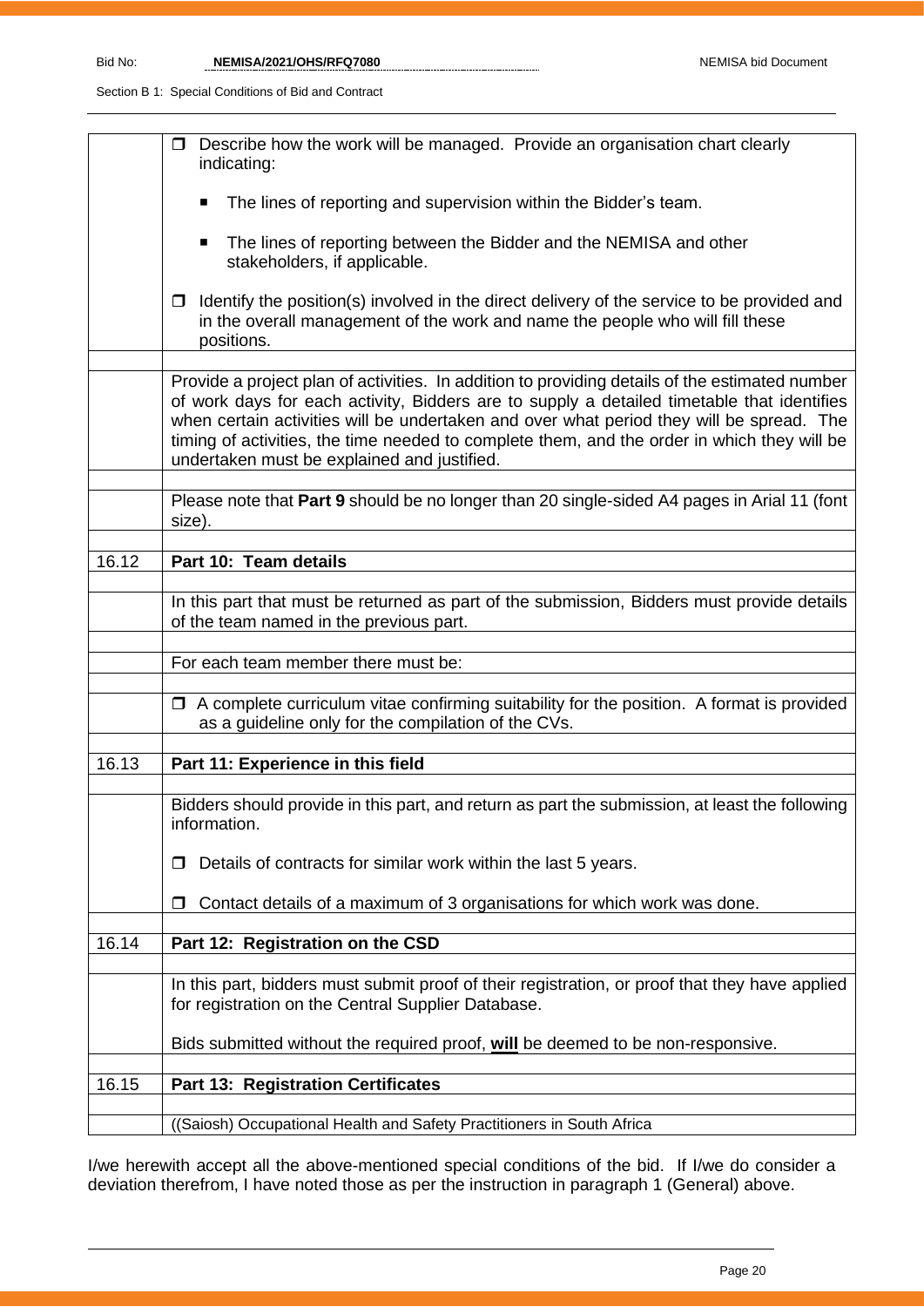| Bid No:              | NEMISA/2021/OHS/RFQ7080                             | NEMISA bid Document |
|----------------------|-----------------------------------------------------|---------------------|
|                      | Section B 1: Special Conditions of Bid and Contract |                     |
|                      |                                                     |                     |
|                      |                                                     |                     |
| Name of Bidder:      |                                                     |                     |
| Signature of Bidder: |                                                     |                     |
| Date:                |                                                     |                     |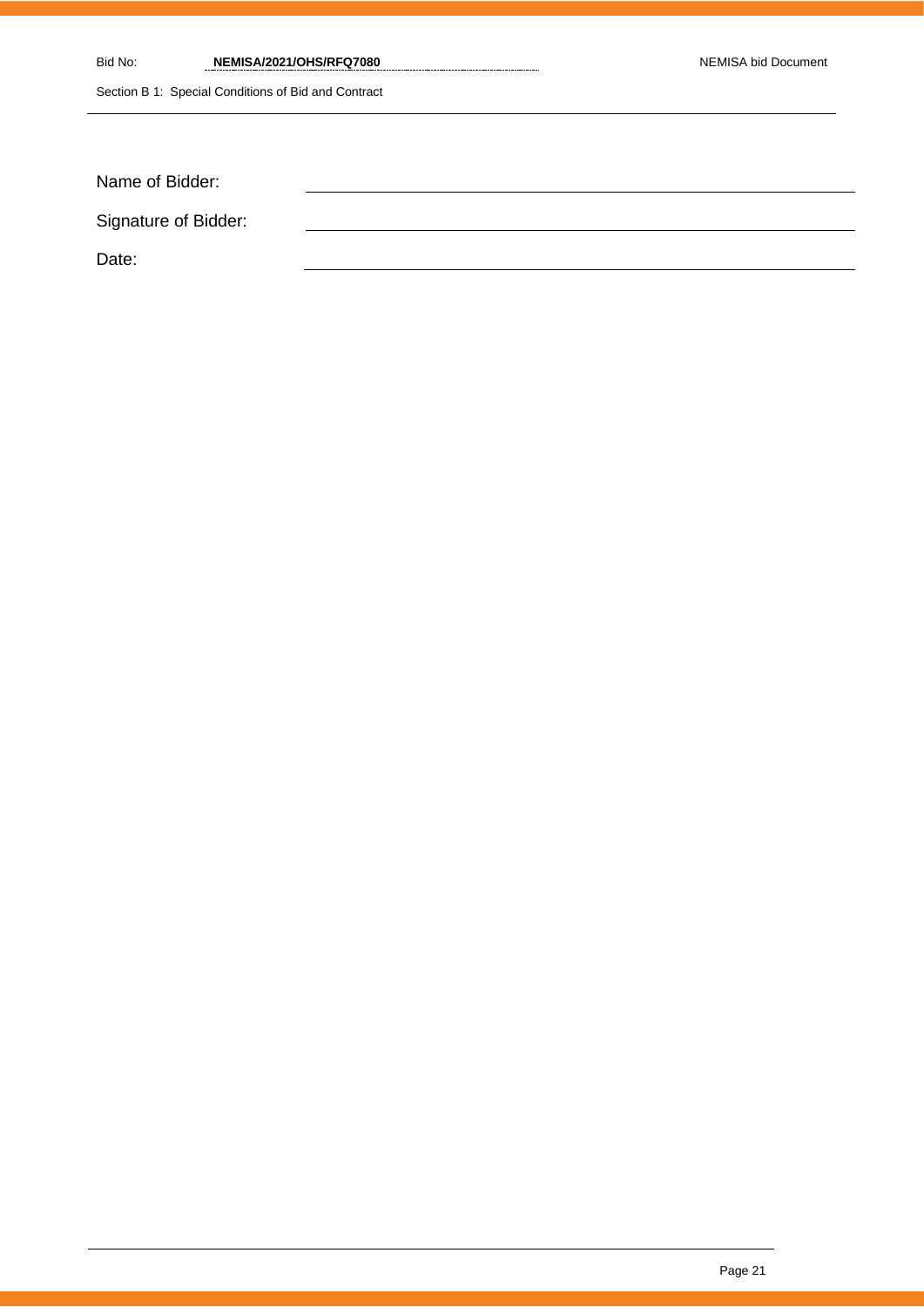Section B 2: Declaration of Interest

# **DECLARATION OF INTEREST Return as Part 3**

- 1. Any legal person, including persons employed by the State<sup>2</sup>, or persons having a kinship with persons employed by the State, including a blood relationship, may make an offer or offers in terms of this invitation to bid (includes a price bid, advertised competitive bid, limited bid or proposal). In view of possible allegations of favouritism, should the resulting bid, or part thereof, be awarded to persons employed by the State, or to persons connected with or related to them, it is required that the bidder or his/her authorised representative declare his/her position in relation to the evaluating/ adjudicating authority where –
- 1.1. The bidder is employed by the State; and/or
- 1.2. The bidder is a Management Board member of NEMISA and/or
- 1.3. The legal person on whose behalf the bidding document is signed, has a relationship with persons/a person who are/is involved in the evaluation and or adjudication of the bid(s), or where it is known that such a relationship exists between the person or persons for or on whose behalf the declarant acts and persons who are involved with the evaluation and or adjudication of the bid.
- 2. In order to give effect to the above, the following questionnaire must be completed and submitted with the bid.

| 2.1.   | Full Name of bidder or his or her<br>representative:                                                                                                                                                            |
|--------|-----------------------------------------------------------------------------------------------------------------------------------------------------------------------------------------------------------------|
| 2.2.   | Identity Number:                                                                                                                                                                                                |
| 2.3.   | Position occupied in the Company<br>(director, trustee, shareholder,<br>$etc3$ :                                                                                                                                |
| 2.4.   | Company Registration Number:                                                                                                                                                                                    |
| 2.5.   | Tax Reference Number:                                                                                                                                                                                           |
| 2.6.   | <b>VAT Registration Number:</b>                                                                                                                                                                                 |
| 2.6.1. | The names of all directors/ trustees/ shareholders/ members, their individual identity numbers,<br>tax reference numbers and, if applicable, employee/ persal numbers must be indicated in<br>paragraph 3 below |
| 2.7.   | Are you or any person connected with the bidder presently employed by the<br>YES / NO<br>State?                                                                                                                 |
| 2.7.1. | If so, furnish the following particulars                                                                                                                                                                        |
|        | Name of person/ director/<br>$\Box$<br>trustee/ shareholder/ member:                                                                                                                                            |
|        | Name of State institution at<br>$\Box$<br>which you or the person<br>connected to the bidder is<br>employed:                                                                                                    |
|        | Position occupied in the State<br>$\Box$<br>institution:                                                                                                                                                        |

- (b) Any municipality or municipal entity;
- (c) Provincial legislature;
- (d) National Assembly or the National Council of Provinces;
- (e) Parliament.

<sup>2</sup> "State" means

<sup>(</sup>a) Any national or provincial department, national or provincial public entity or constitutional institution within the meaning of the Public Finance Management Act, 1999 (Act No 1 of 1999);

 $^3$  "Shareholder" means a person who owns shares in the company and is actively involved in the management of the enterprise or business and exercises control over the enterprise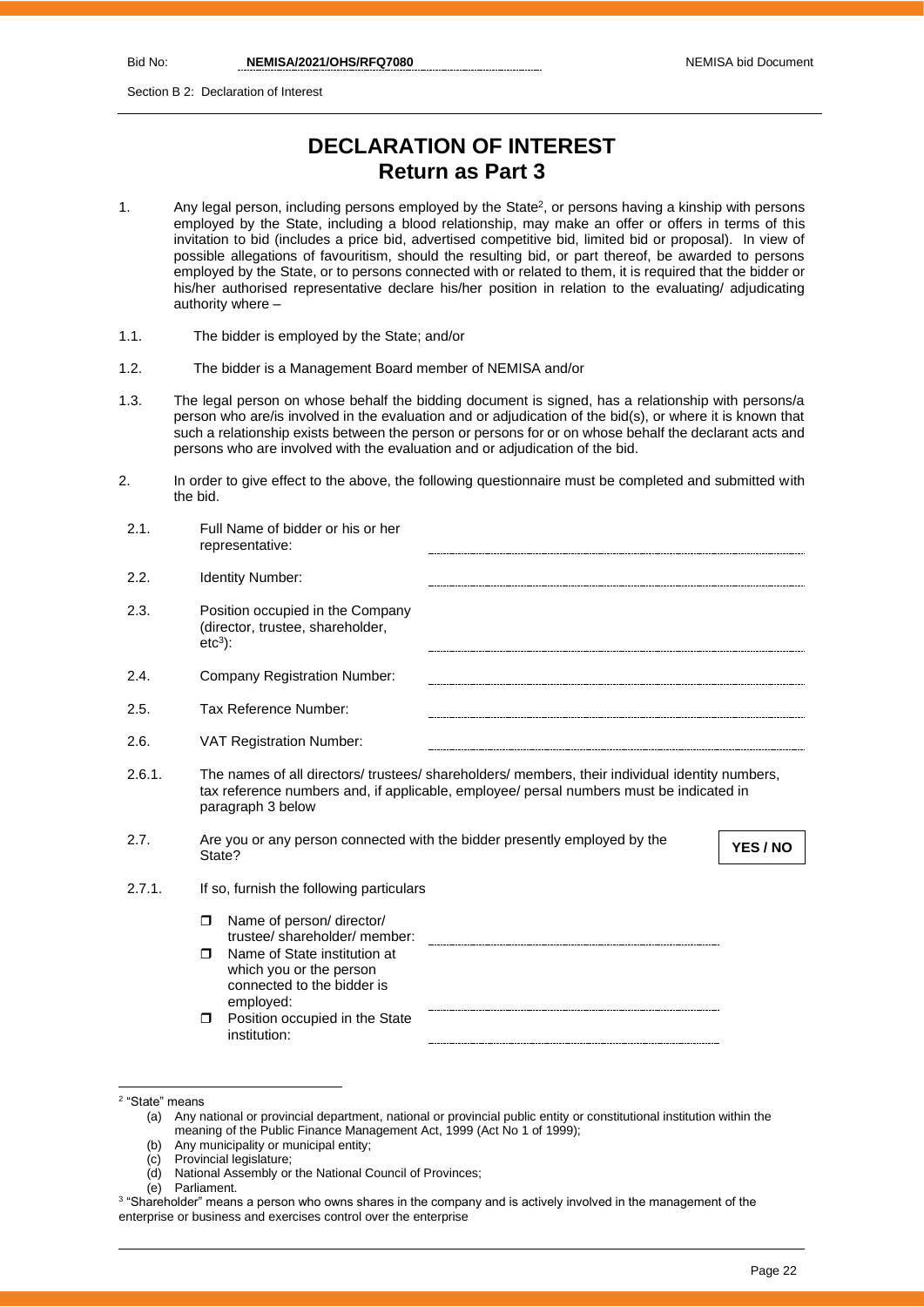| Bid No:        | NEMISA/2021/OHS/RFQ7080<br>Section B 2: Declaration of Interest                                                                                                                                                                            | NEMISA bid Document |
|----------------|--------------------------------------------------------------------------------------------------------------------------------------------------------------------------------------------------------------------------------------------|---------------------|
|                | Any other particulars:                                                                                                                                                                                                                     |                     |
| 2.7.2.         | If you are presently employed by the state, did you obtain the appropriate authority<br>to undertake remunerative work outside employment in the public sector?                                                                            | YES / NO            |
| 2.7.2.1.       | If yes, did you attach proof of such authority to the bid document?                                                                                                                                                                        | YES / NO            |
|                | (Note: Failure to submit proof of such authority, where applicable, may result in<br>the disqualification of the bid.)                                                                                                                     |                     |
| 2.7.3.         | If no, furnish reasons for non-submission of such proof:                                                                                                                                                                                   |                     |
| 2.8.<br>2.8.1. | Did you or your spouse, or any of the company's directors/shareholders/members<br>or their spouses conduct business with the State in the previous twelve (12)<br>months?<br>If so, furnish the following particulars.                     | YES / NO            |
| 2.9.           | Do you, or any person connected with the bidder, have any relationship (family,                                                                                                                                                            |                     |
|                | friend, other) with a person employed by the State and who may be involved with<br>the evaluation and or adjudication of this bid?                                                                                                         | YES / NO            |
| 2.9.1.         | If so, furnish the following particulars.                                                                                                                                                                                                  |                     |
| 2.10.          | Are you, or any person connected with the bidder, aware of any relationship<br>(family, friend, other) between the bidder and any person employed by the State<br>who may be involved with the evaluation and or adjudication of this bid? | YES / NO            |
| 2.10.1.        | If so, furnish the following particulars.                                                                                                                                                                                                  |                     |
|                |                                                                                                                                                                                                                                            |                     |

2.11. Do you or any of the directors/shareholders/members of the company have any interest in any other related companies whether or not they are bidding for this contract?

**YES / NO**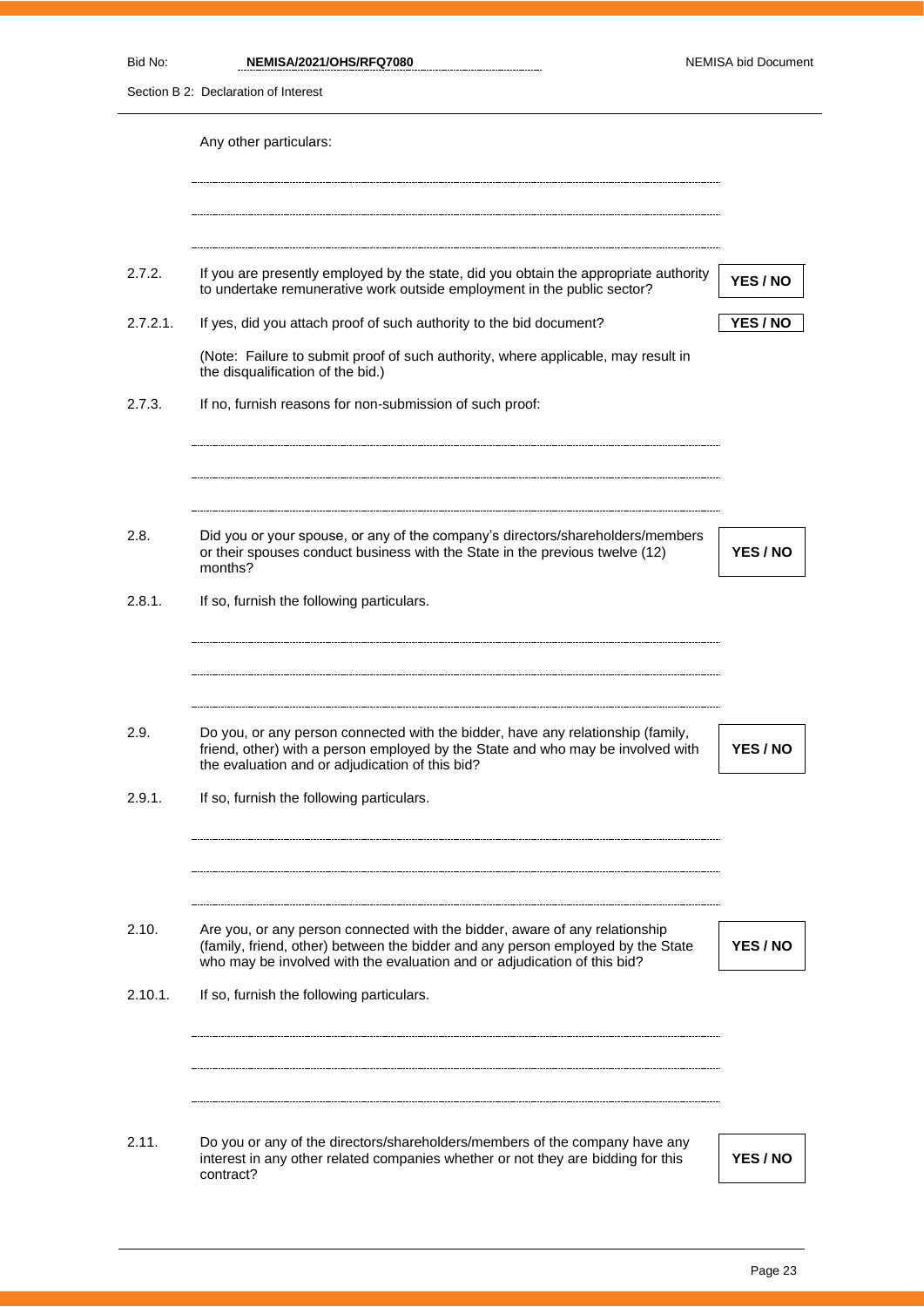| Bid No. | NEMISA/2021/OHS/RFQ7080 | NEMISA bid Document |
|---------|-------------------------|---------------------|
|         |                         |                     |

Section B 2: Declaration of Interest

2.11.1. If so, furnish the following particulars.

3. Full details of directors/ trustees/ members/ shareholders.

| Full Name | <b>Identity Number</b> | Personal Tax<br>Reference No | State Employee<br>Number/ Persal<br>Number |
|-----------|------------------------|------------------------------|--------------------------------------------|
|           |                        |                              |                                            |
|           |                        |                              |                                            |
|           |                        |                              |                                            |
|           |                        |                              |                                            |
|           |                        |                              |                                            |
|           |                        |                              |                                            |
|           |                        |                              |                                            |
|           |                        |                              |                                            |
|           |                        |                              |                                            |
|           |                        |                              |                                            |

### **DECLARATION**

I, THE UNDERSIGNED (NAME)

CERTIFY THAT THE INFORMATION FURNISHED IN PARAGRAPHS 2 AND 3 ABOVE IS CORRECT. I ACCEPT THAT THE STATE MAY REJECT THE BID OR ACT AGAINST ME IN TERMS OF PARAGRAPH 23 OF THE GENERAL CONDITIONS OF CONTRACT SHOULD THIS DECLARATION PROVE TO BE FALSE.

Signature Date

Position Name of bidder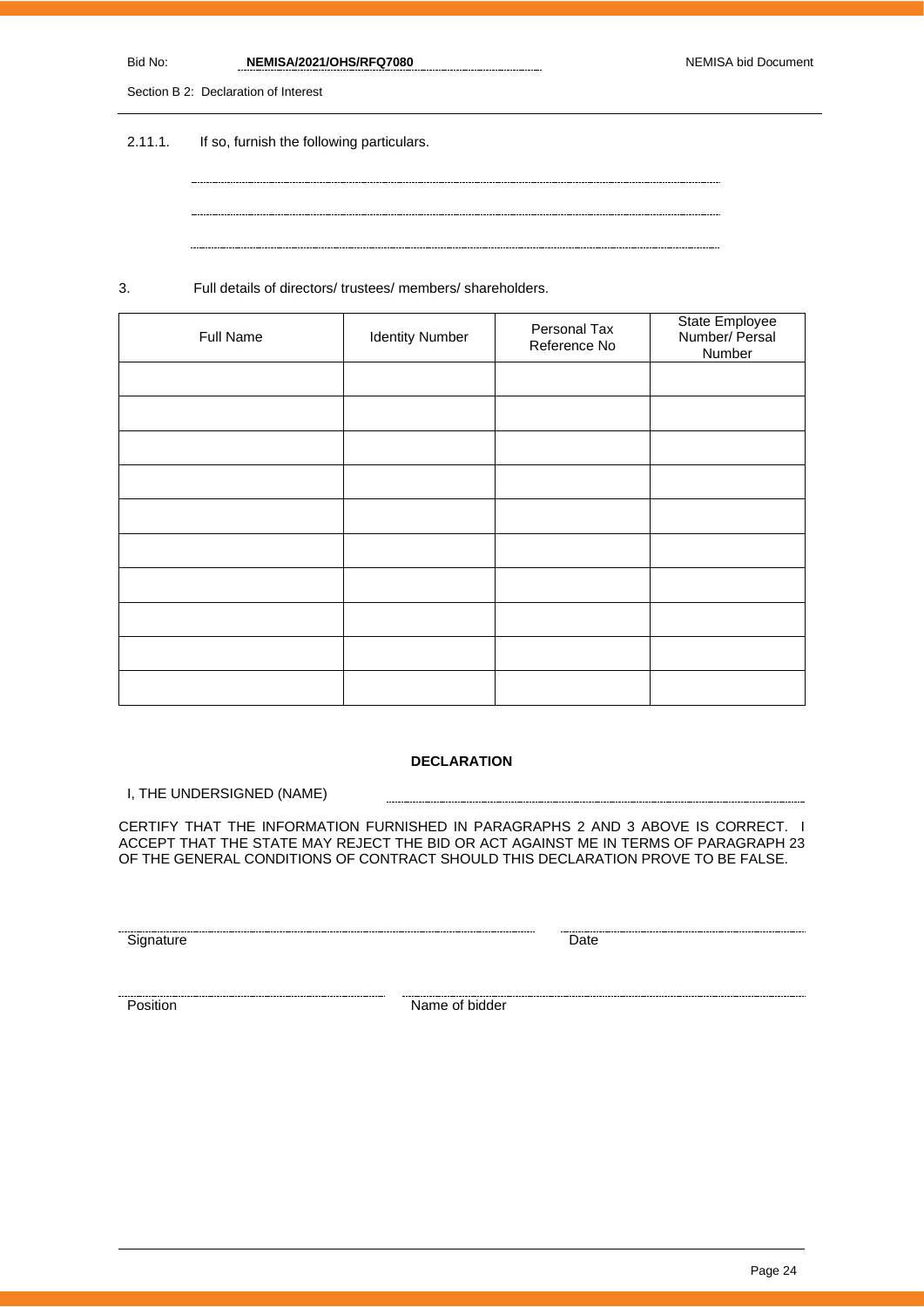Section B 3: Declaration of bidder's past SCM practices

# **DECLARATION OF BIDDER'S PAST SUPPLY CHAIN MANAGEMENT PRACTICES Return as Part 4**

1 This declaration will be used by institutions to ensure that when goods and services are being procured, all reasonable steps are taken to combat the abuse of the supply chain management system.

2 The bid of any bidder may be disregarded if that bidder, or any of its directors have:

- a. abused the NEMISA's supply chain management system;
- b. committed fraud or any other improper conduct in relation to such system; or
	- c. failed to perform on any previous contract.
- 3 In order to give effect to the above, the following questionnaire must be completed and submitted with the bid.

| <b>Item</b> | Question                                                                                                                                                                                                                                       | <b>Yes</b>      | No       |
|-------------|------------------------------------------------------------------------------------------------------------------------------------------------------------------------------------------------------------------------------------------------|-----------------|----------|
| 3.1         | Is the bidder or any of its directors listed on the National Treasury's database of<br>Restricted Suppliers as companies or persons prohibited from doing business with the<br>public sector?                                                  | <b>Yes</b><br>п | No.<br>п |
|             | (Companies or persons who are listed on this database were informed in writing<br>of this restriction by the Accounting Officer/ authority of the institution that<br>imposed the restriction after the audi alteram partem rule was applied). |                 |          |
|             | The database of Restricted Suppliers now resides on the National Treasury's<br>website (www.reatury.gov.za) and can be accessed by clicking on its link at the<br>bottom of the homepage.                                                      |                 |          |
| 3.1.1       | If so, furnish particulars:                                                                                                                                                                                                                    |                 |          |
| 3.2         | Is the bidder or any of its directors listed on the Register for Tender Defaulters in terms<br>of section 29 of the Prevention and Combating of Corrupt Activities Act (No 12 of 2004)?                                                        | Yes<br>П        | No.<br>П |
|             | The Register for Tender Defaulters can be accessed on the National Treasury's<br>website, (www.treasury.gov.za) by clicking on its link at the bottom of the<br>homepage.                                                                      |                 |          |
| 3.2.1       | If so, furnish particulars:                                                                                                                                                                                                                    |                 |          |
| 3.3         | Was the bidder or any of its directors convicted by a court of law (including a court outside<br>of the Republic of South Africa) for fraud or corruption during the past five years?                                                          | Yes<br>П        | No<br>П  |
| 3.3.1       | If so, furnish particulars:                                                                                                                                                                                                                    |                 |          |
| 3.4         | Was any contract between the bidder and any organ of state terminated during the past<br>five years on account of failure to perform on or comply with the contract?                                                                           | Yes<br>□        | No<br>□  |
| 3.4.1       | If so, furnish particulars:                                                                                                                                                                                                                    |                 |          |

### **CERTIFICATION**

I, THE UNDERSIGNED (FULL NAME) …………………………………………………………………………………………. CERTIFY THAT THE INFORMATION FURNISHED ON THIS DECLARATION FORM IS TRUE AND CORRECT.

I ACCEPT THAT, IN ADDITION TO CANCELLATION OF A CONTRACT, ACTION MAY BE TAKEN AGAINST ME SHOULD THIS DECLARATION PROVE TO BE FALSE.

Signature Date

name of Bidder Name of Bidder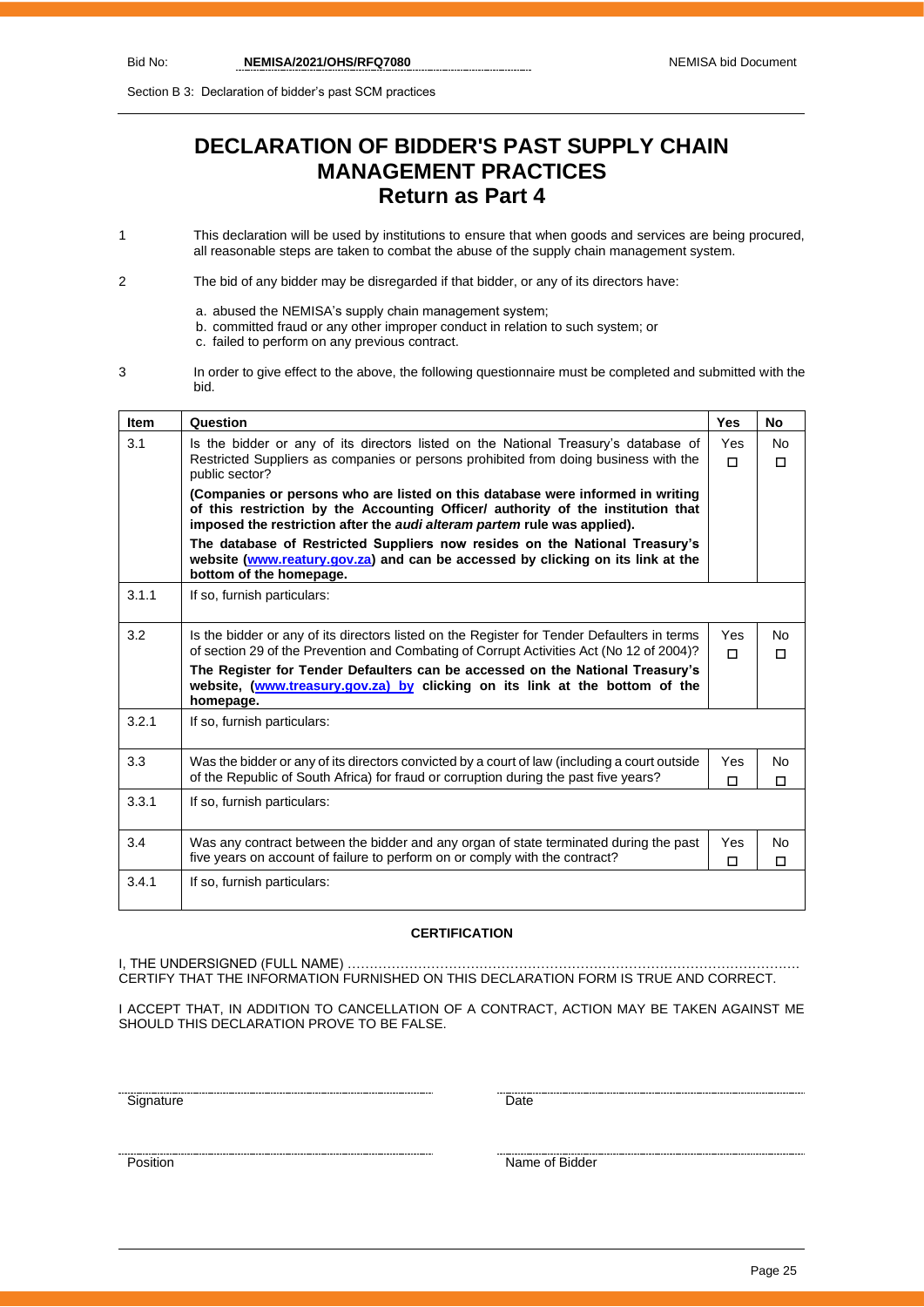Section B 4: Certificate of Independent Bid Determination

# **CERTIFICATE OF INDEPENDENT BID DETERMINATION Return as Part 5**

I, the undersigned, in submitting the accompanying bid:

### NEMISA/2021/OHS/RFQ7080 - PROVISION FOR OCCUPATIONAL HEALTH AND SAFETY SERVICE PROVIDER

(Bid Number and Description)

in response to the invitation for the bid made by:

**NEMISA** 

(Name of Institution)

do hereby make the following statements that I certify to be true and complete in every respect:

I certify, on behalf of: that:  $\blacksquare$ 

(Name of Bidder)

- 1. I have read and I understand the contents of this Certificate;
- 2. I understand that the accompanying bid will be disqualified if this Certificate is found not to be true and complete in every respect;
- 3. I am authorized by the bidder to sign this Certificate, and to submit the accompanying bid, on behalf of the bidder;
- 4. Each person whose signature appears on the accompanying bid has been authorized by the bidder to determine the terms of, and to sign the bid, on behalf of the bidder;
- 5. For the purposes of this Certificate and the accompanying bid, I understand that the word "competitor" shall include any individual or organization, other than the bidder, whether or not affiliated with the bidder, who:
	- $\Box$  has been requested to submit a bid in response to this bid invitation;
	- $\Box$  could potentially submit a bid in response to this bid invitation, based on their qualifications, abilities or experience; and
	- $\square$  provides the same goods and services as the bidder and/or is in the same line of business as the bidder
- 6. The bidder has arrived at the accompanying bid independently from, and without consultation, communication, agreement or arrangement with any competitor. However communication between partners in a joint venture or consortium<sup>4</sup> will not be construed as collusive bidding.
- 7. In particular, without limiting the generality of paragraphs 6 above, there has been no consultation, communication, agreement or arrangement with any competitor regarding:

<sup>4</sup> Joint venture or Consortium means an association of persons for the purpose of combining their expertise, property, capital, efforts, skill and knowledge in an activity for the execution of a contract.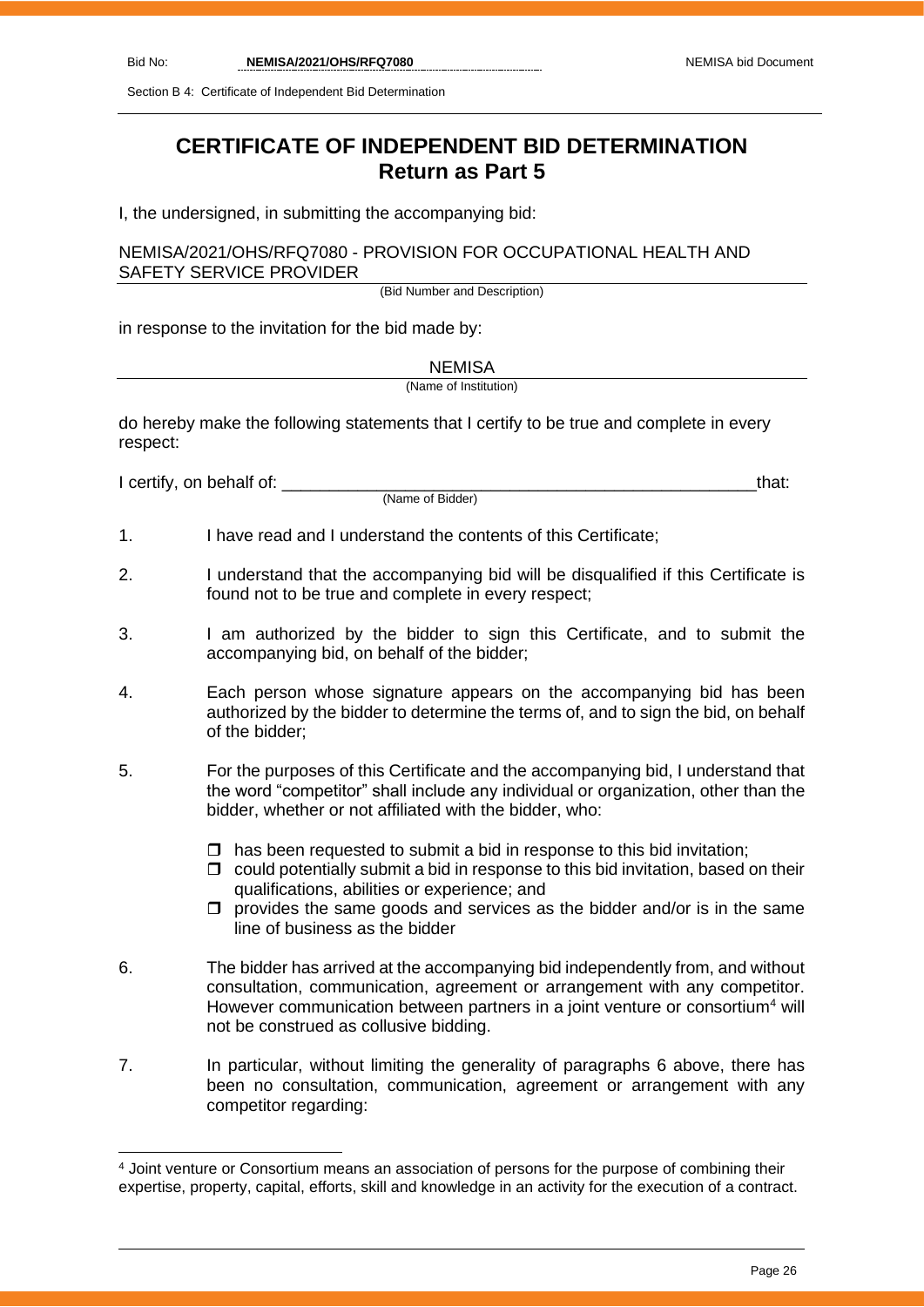Section B 4: Certificate of Independent Bid Determination

- $\square$  prices:
- $\square$  geographical area where product or service will be rendered (market allocation)
- $\Box$  methods, factors or formulas used to calculate prices;
- $\Box$  the intention or decision to submit or not to submit, a bid;
- $\Box$  the submission of a bid which does not meet the specifications and conditions of the bid; or
- $\Box$  bidding with the intention not to win the bid.
- 8. In addition, there have been no consultations, communications, agreements or arrangements with any competitor regarding the quality, quantity, specifications and conditions or delivery particulars of the products or services to which this bid invitation relates.
- 9. The terms of the accompanying bid have not been, and will not be, disclosed by the bidder, directly or indirectly, to any competitor, prior to the date and time of the official bid opening or of the awarding of the contract.
- 10. I am aware that, in addition and without prejudice to any other remedy provided to combat any restrictive practices related to bids and contracts, bids that are suspicious will be reported to the Competition Commission for investigation and possible imposition of administrative penalties in terms of section 59 of the Competition Act No 89 of 1998 and or may be reported to the National Prosecuting Authority (NPA) for criminal investigation and or may be restricted from conducting business with the public sector for a period not exceeding ten (10) years in terms of the Prevention and Combating of Corrupt Activities Act No 12 of 2004 or any other applicable legislation.

…………………………………………………. …………………………………

………………………………………………… ………………………………… Signature **Date** 

Position **Name of Bidder Name of Bidder**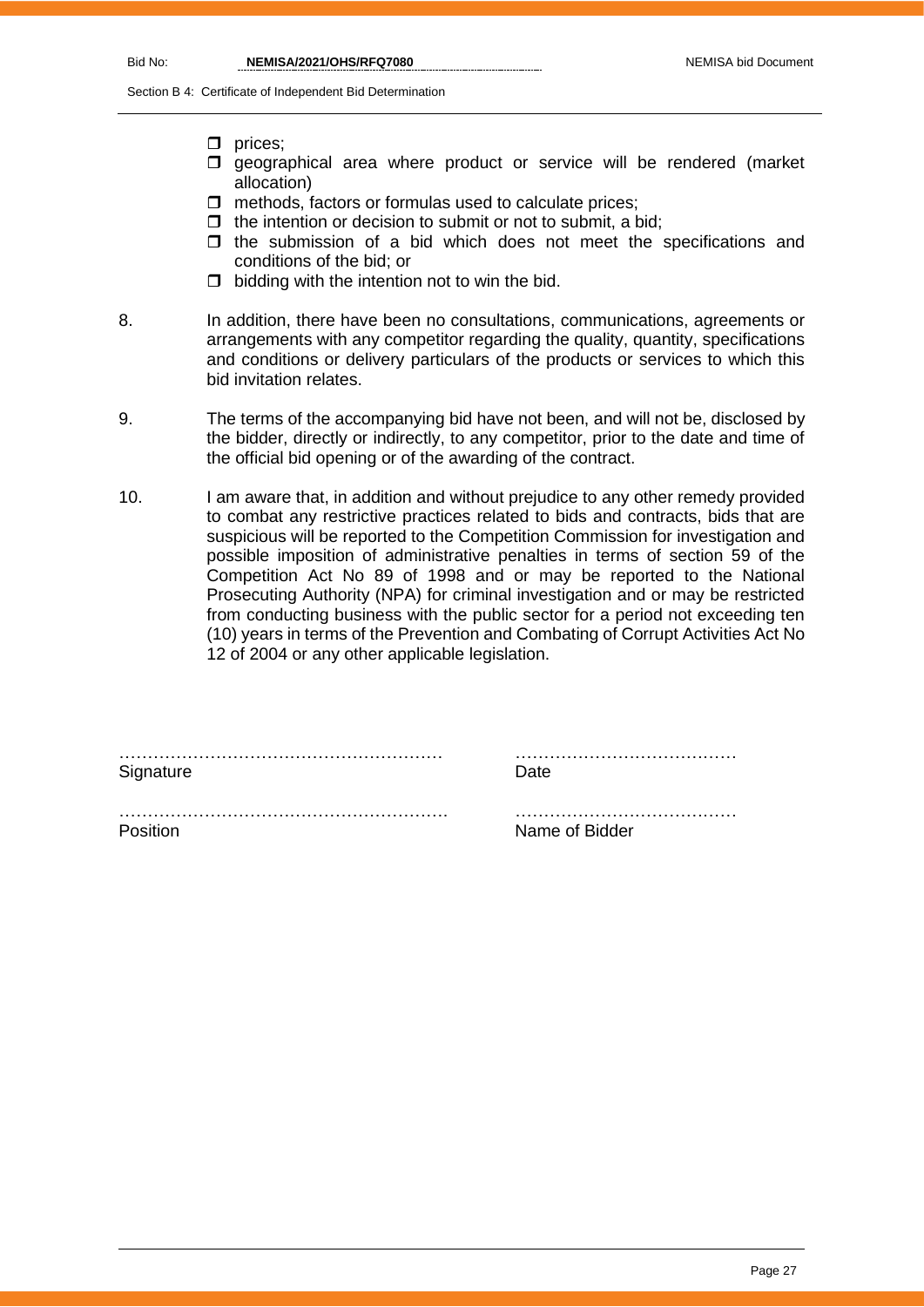# **PREFERENCE POINTS CLAIM FORM IN TERMS OF THE PREFERENTIAL PROCUREMENT REGULATIONS 2017**

# **Return as Part 6**

### **NB: BEFORE COMPLETING THIS FORM, BIDDERS MUST STUDY THE GENERAL CONDITIONS, DEFINITIONS AND DIRECTIVES APPLICABLE IN RESPECT OF B-BBEE, AS PRESCRIBED IN THE PREFERENTIAL PROCUREMENT REGULATIONS, 2017.**

# **1. GENERAL CONDITIONS**

- 1.1 The following preference point systems are applicable to all bids:
	- the 80/20 system for requirements with a Rand value of up to R50 000 000 (all applicable taxes included); and
	- the 90/10 system for requirements with a Rand value above R50 000 000 (all applicable taxes included).
- 1.2 The value of this bid is estimated to not exceed R50 000 000 (all applicable taxes included) and therefore the 80/20 preference point system shall be applicable;
- 1.3 Points for this bid shall be awarded for:
	- (a) Price; and
	- (b) B-BBEE Status Level of Contributor.
- 1.4 The maximum points for this bid are allocated as follows:

|                                                   | <b>POINTS</b> |
|---------------------------------------------------|---------------|
| <b>PRICE</b>                                      | 80            |
| <b>B-BBEE Status Level of Contributor</b>         | 20            |
| Total points for Price and B-BBEE must not exceed | 100           |

- 1.5 Failure on the part of a bidder to submit proof of B-BBEE Status level of contributor together with the bid, will be interpreted to mean that preference points for B-BBEE status level of contribution are not claimed.
- 1.6 The purchaser reserves the right to require of a bidder, either before a bid is adjudicated or at any time subsequently, to substantiate any claim in regard to preferences, in any manner required by the purchaser.

# **2. DEFINITIONS**

- (a) **"B-BBEE"** means broad-based black economic empowerment as defined in section 1 of the Broad-Based Black Economic Empowerment Act;
- (b) "**B-BBEE status level of contributor"** means the B-BBEE status of an entity in terms of a code of good practice on black economic empowerment, issued in terms of section 9(1) of the Broad-Based Black Economic Empowerment Act;
- (c) **"bid"** means a written offer in a prescribed or stipulated form in response to an invitation by an organ of state for the provision of goods or services, through price quotations, advertised competitive bidding processes or proposals;
- (d) **"Broad-Based Black Economic Empowerment Act"** means the Broad-Based Black Economic Empowerment Act, 2003 (Act No. 53 of 2003);
- (e) **"EME"** means an Exempted Micro Enterprise in terms of a code of good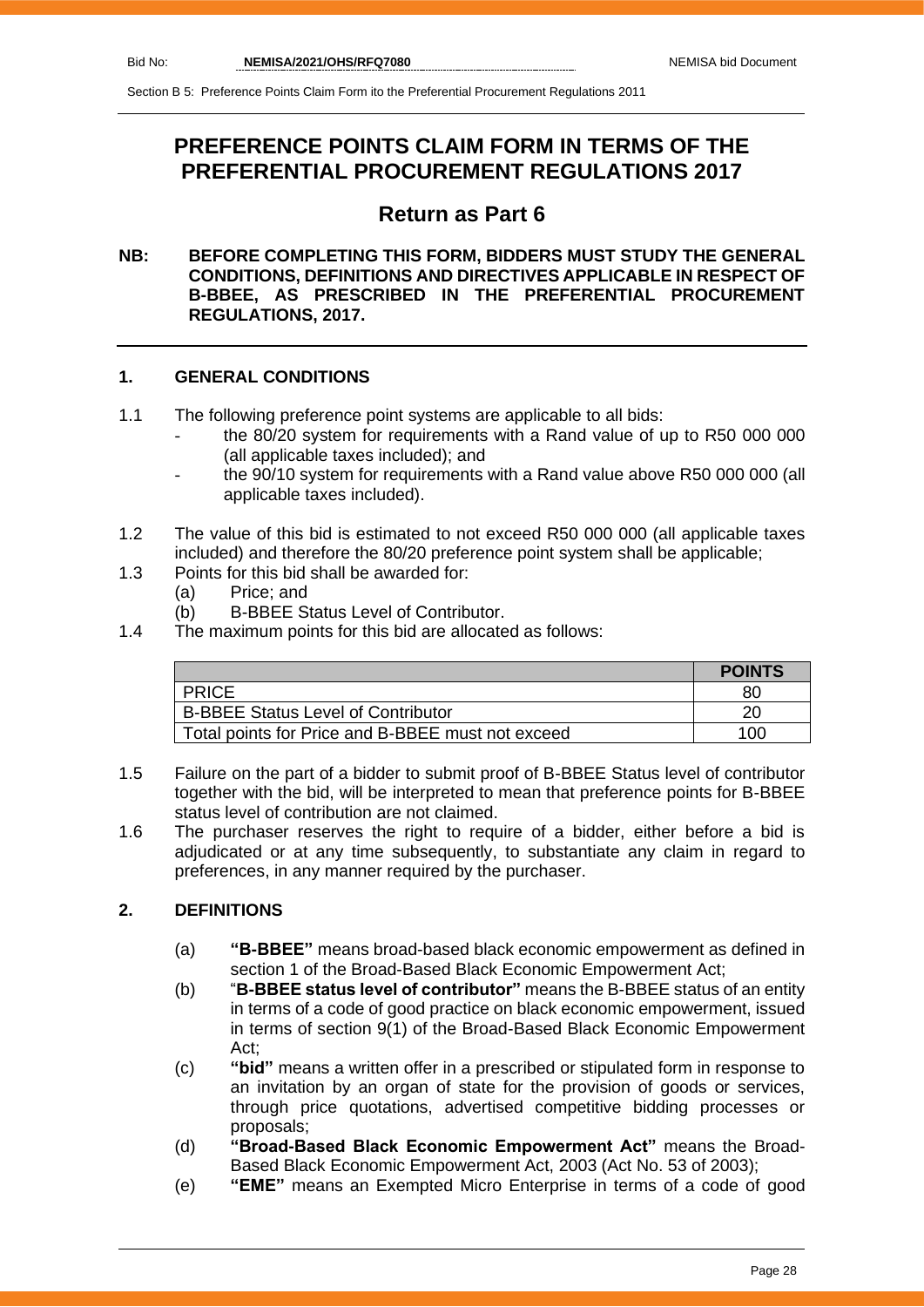practice on black economic empowerment issued in terms of section 9 (1) of the Broad-Based Black Economic Empowerment Act;

- (f) **"functionality"** means the ability of a tenderer to provide goods or services in accordance with specifications as set out in the tender documents.
- (g) **"prices"** includes all applicable taxes less all unconditional discounts;
- (h) **"proof of B-BBEE status level of contributor"** means:
	- 1) B-BBEE Status level certificate issued by an authorized body or person;
	- 2) A sworn affidavit as prescribed by the B-BBEE Codes of Good Practice;
	- 3) Any other requirement prescribed in terms of the B-BBEE Act;
- (i) **"QSE"** means a qualifying small business enterprise in terms of a code of good practice on black economic empowerment issued in terms of section 9 (1) of the Broad-Based Black Economic Empowerment Act;
- *(j)* **"rand value"** means the total estimated value of a contract in Rand, calculated at the time of bid invitation, and includes all applicable taxes;

# **3. POINTS AWARDED FOR PRICE**

# **3.1 THE 80/20 OR 90/10 PREFERENCE POINT SYSTEMS**

A maximum of 80 or 90 points is allocated for price on the following basis:

|             | 80/20                                                     | or            | 90/10                                                  |
|-------------|-----------------------------------------------------------|---------------|--------------------------------------------------------|
|             | $P s = 80 \left( 1 - \frac{Pt - P \min P}{ \min} \right)$ | $\mathsf{or}$ | $Ps = 90\left(1 - \frac{Pt - P \min P}{ \min }\right)$ |
| Where<br>Ps | Points scored for price of bid under consideration        |               |                                                        |

Pt = Price of bid under consideration Pmin = Price of lowest acceptable bid

### **4. POINTS AWARDED FOR B-BBEE STATUS LEVEL OF CONTRIBUTOR**

4.1 In terms of Regulation 6 (2) and 7 (2) of the Preferential Procurement Regulations, preference points must be awarded to a bidder for attaining the B-BBEE status level of contribution in accordance with the table below:

| <b>B-BBEE Status Level of</b><br><b>Contributor</b> | <b>Number of points</b><br>(90/10 system) | <b>Number of points</b><br>(80/20 system) |
|-----------------------------------------------------|-------------------------------------------|-------------------------------------------|
|                                                     | 10                                        | 20                                        |
|                                                     |                                           | 18                                        |
|                                                     | հ                                         | 14                                        |
|                                                     | 5                                         | 12                                        |
| 5                                                   |                                           | 8                                         |
|                                                     | 3                                         |                                           |
|                                                     |                                           |                                           |
|                                                     |                                           |                                           |
| Non-compliant contributor                           |                                           |                                           |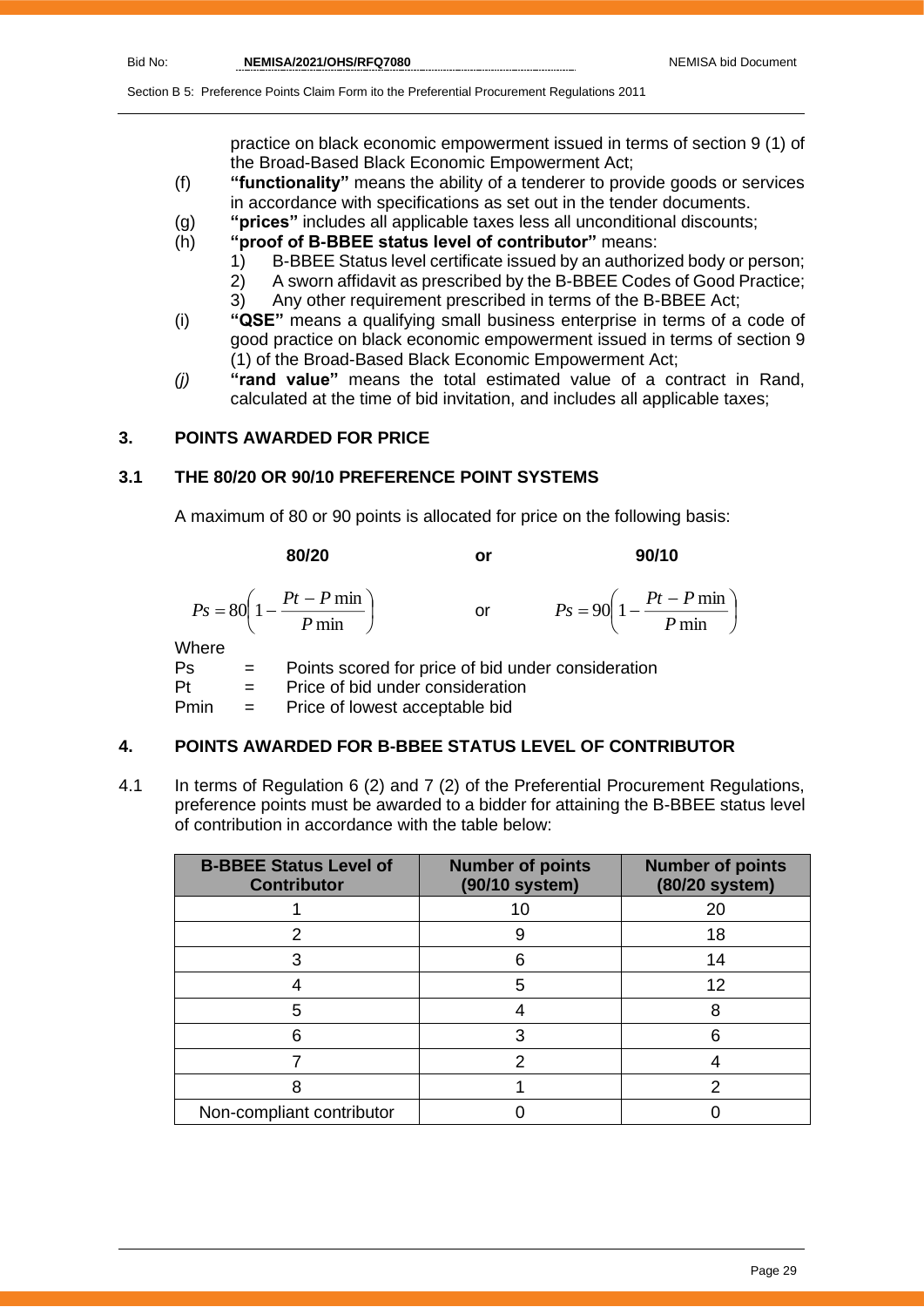### **5. BID DECLARATION**

5.1 Bidders who claim points in respect of B-BBEE Status Level of Contribution must complete the following:

# **6. B-BBEE STATUS LEVEL OF CONTRIBUTOR CLAIMED IN TERMS OF PARAGRAPHS 1.4 AND 4.1**

6.1 B-BBEE Status Level of Contributor:= ………….…… (maximum of 10 or 20 points) (Points claimed in respect of paragraph 6.1 must be in accordance with the table reflected in paragraph 4.1 and must be substantiated by relevant proof of B-BBEE status level of contributor.

# **7. SUB-CONTRACTING**

7.1 Will any portion of the contract be sub-contracted?

| (Tick applicable box) |  |     |  |
|-----------------------|--|-----|--|
| YFS.                  |  | NO. |  |

- 7.1.1 If yes, indicate:
	- i) What percentage of the contract will be subcontracted? ..........................%
	- ii) The name of the sub-contractor …………………..………….…………………….
	- iii) The B-BBEE status level of the sub-contractor .................................…………..
	- iv) Whether the sub-contractor is an EME or QSE

# *(Tick applicable box***)**

| .J |  |  |
|----|--|--|

v) Specify, by ticking the appropriate box, if subcontracting with an enterprise in terms of the Preferential Procurement Regulations,2017:

| Designated Group: An EME or QSE which is at last 51%    |  | <b>QSE</b> |
|---------------------------------------------------------|--|------------|
| owned by:                                               |  |            |
| <b>Black people</b>                                     |  |            |
| Black people who are youth                              |  |            |
| Black people who are women                              |  |            |
| Black people with disabilities                          |  |            |
| Black people living in rural or underdeveloped areas or |  |            |
| townships                                               |  |            |
| Cooperative owned by black people                       |  |            |
| Black people who are military veterans                  |  |            |
| OR                                                      |  |            |
| Any EME                                                 |  |            |
| QSE                                                     |  |            |

# 8. **DECLARATION WITH REGARD TO COMPANY/ FIRM**

8.1 Name of company/firm: ….……………………………………………………………….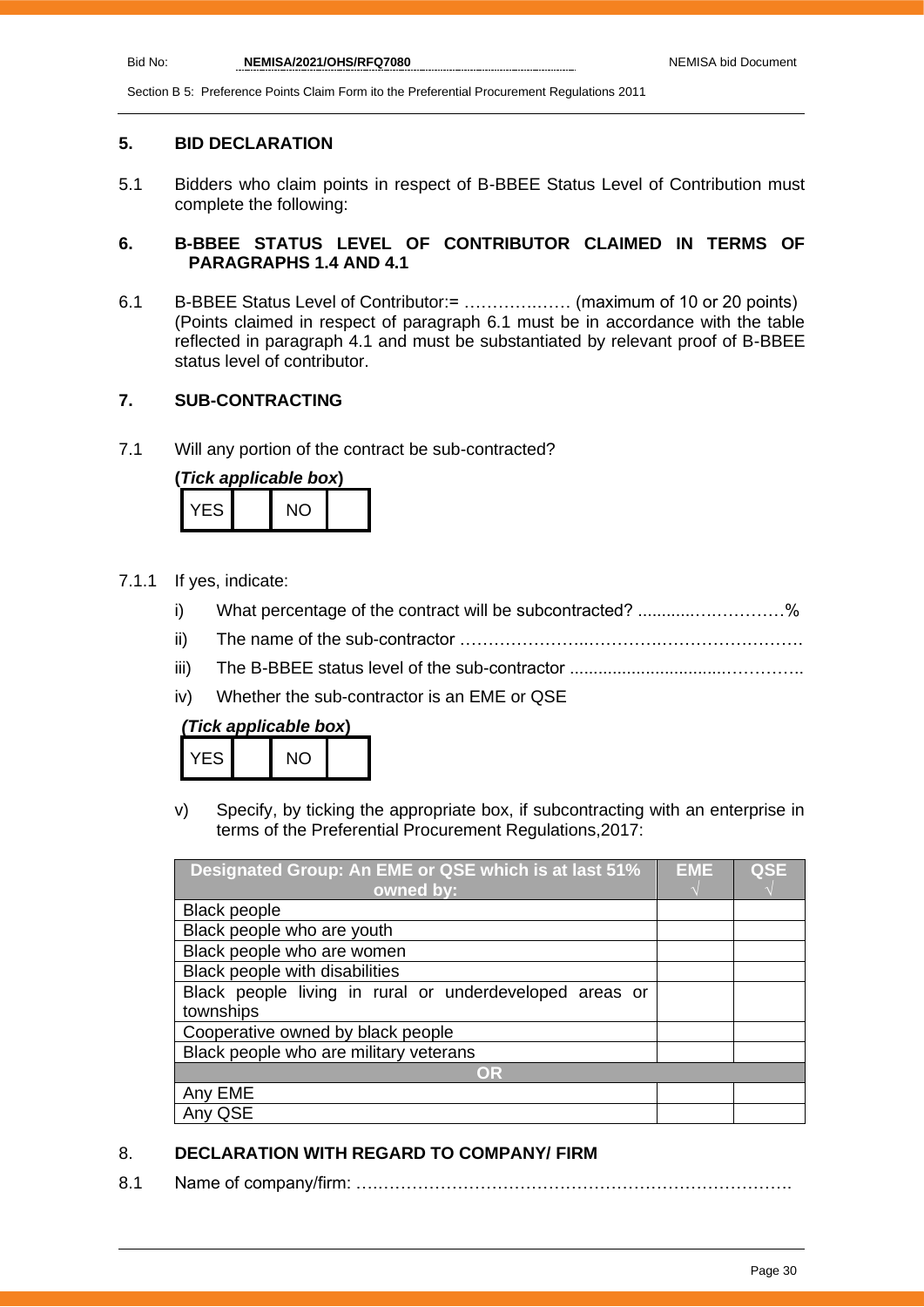- 8.2 VAT registration number: …..……………………………….……………………………
- 8.3 Company registration number: ……….……..…………….…………………………….
- 8.4 TYPE OF COMPANY/ FIRM

# **(***Tick applicable box***)**

- Partnership/ Joint Venture/ Consortium
- One person business/ sole propriety
- Close corporation
- **Company**
- (Pty) Limited

# 8.5 DESCRIBE PRINCIPAL BUSINESS ACTIVITIES

……………………………………………………………………………………………… ……………………………………………………………………………………………… ……………………………………………………………………………………………… ………………………………………………………………………………………….…..

# 8.6 COMPANY CLASSIFICATION

# **(***Tick applicable box***)**

- **Manufacturer**
- **Supplier**
- Professional service provider
- $\Box$  Other service providers, e.g. transporter, etc.
- 8.7 Total number of years the company/firm has been in business: …………………………
- 8.8 I/ we, the undersigned, who is/ are duly authorised to do so on behalf of the company/firm, certify that the points claimed, based on the B-BBE status level of contributor indicated in paragraphs 1.4 and 6.1 of the foregoing certificate, qualifies the company/ firm for the preference(s) shown and I/ we acknowledge that:
	- i) The information furnished is true and correct;
	- ii) The preference points claimed are in accordance with the General Conditions as indicated in paragraph 1 of this form;
	- iii) In the event of a contract being awarded as a result of points claimed as shown in paragraphs 1.4 and 6.1, the contractor may be required to furnish documentary proof to the satisfaction of the purchaser that the claims are correct;
	- iv) If the B-BBEE status level of contributor has been claimed or obtained on a fraudulent basis or any of the conditions of contract have not been fulfilled, the purchaser may, in addition to any other remedy it may have –
		- (a) disqualify the person from the bidding process;
		- (b) recover costs, losses or damages it has incurred or suffered as a result of that person's conduct;
		- (c) cancel the contract and claim any damages which it has suffered as a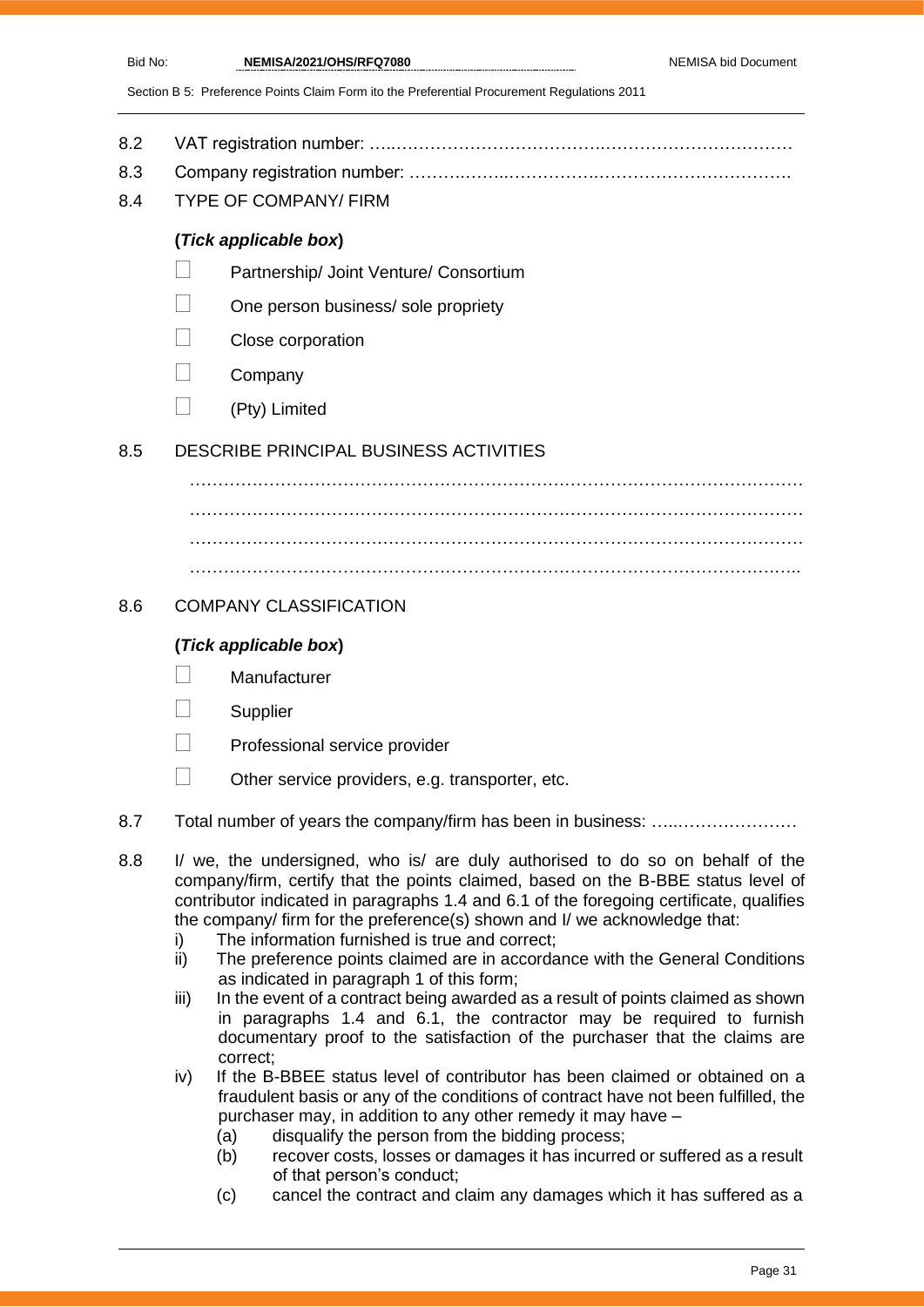result of having to make less favourable arrangements due to such cancellation;

- (d) recommend that the bidder or contractor, its shareholders and directors, or only the shareholders and directors who acted on a fraudulent basis, be restricted by the National Treasury from obtaining business from any organ of state for a period not exceeding 10 years, after the *audi alteram partem* (hear the other side) rule has been applied; and
- (e) forward the matter for criminal prosecution.

| <b>WITNESSES</b><br>и | SIGNATURE(S) OF BIDDERS(S)<br>DATE: |
|-----------------------|-------------------------------------|
|                       | ADDRESS:                            |
| ົ                     |                                     |
|                       | .                                   |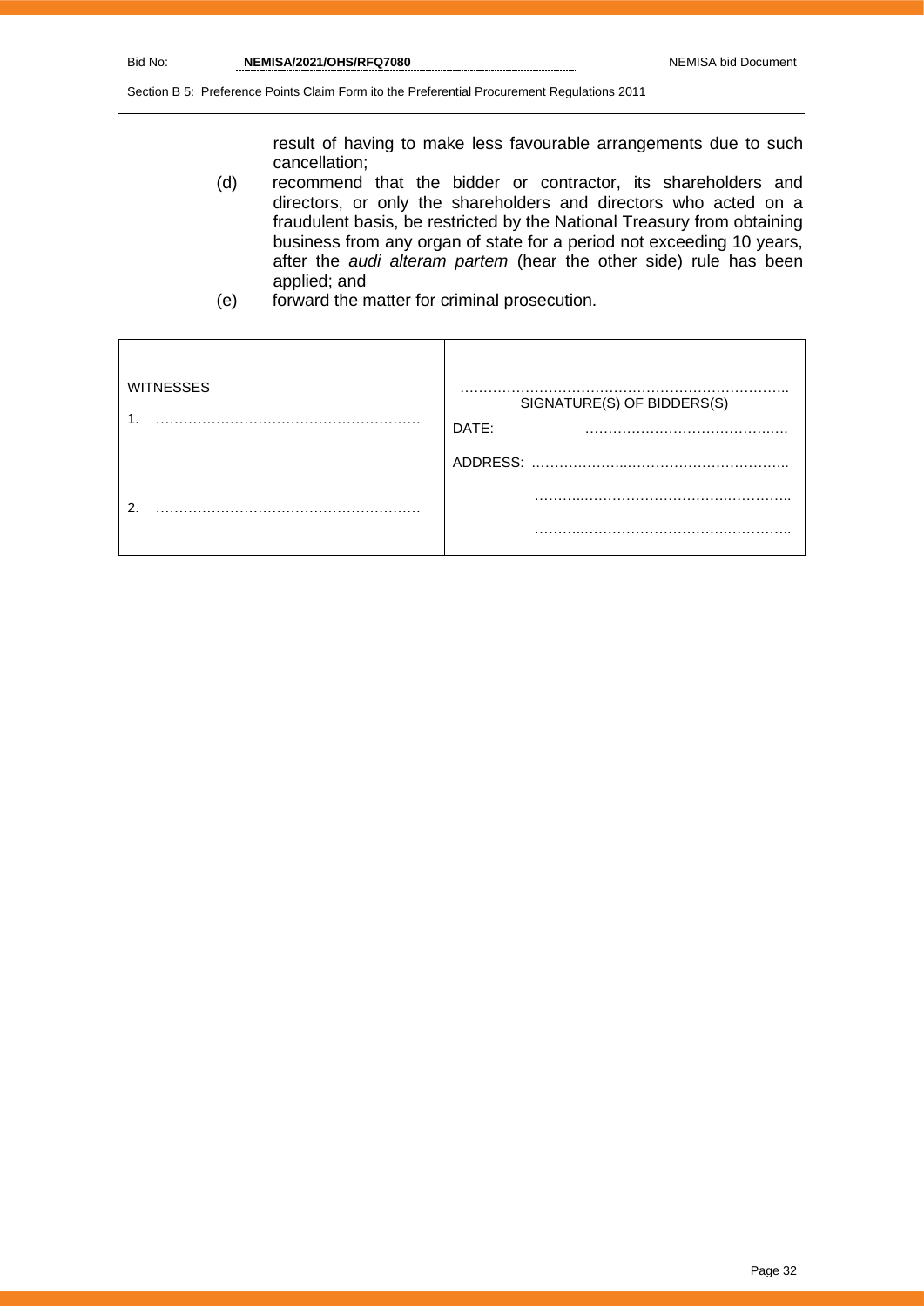Section B 6: Invitation to Bid

# **INVITATION TO BID Return as Part 7**

# **YOU ARE HEREBY INVITED TO BID FOR REQUIREMENT OF NEMISA**

| <b>BID NO</b>                                                        | NEMISA/2021/OHS/RFQ7080 | <b>CLOSING</b><br><b>DATE</b> | Friday 03 SEPTEMBER<br>2021 | <b>CLOSING</b><br><b>TIME</b> | 11:00 |
|----------------------------------------------------------------------|-------------------------|-------------------------------|-----------------------------|-------------------------------|-------|
| <b>PROVISION FOR OCCUPATIONAL HEALTH AND SAFETY SERVICE PROVIDER</b> |                         |                               |                             |                               |       |

### **All Bidders must furnish the following particulars and include it in their submission (Failure to do so may result in your bid being disqualified)**

| Name of Bidder:                                                                                                                                       |      |                 |        |                                            |           |  |
|-------------------------------------------------------------------------------------------------------------------------------------------------------|------|-----------------|--------|--------------------------------------------|-----------|--|
| Postal address:                                                                                                                                       |      |                 |        |                                            |           |  |
| Street address:                                                                                                                                       |      |                 |        |                                            |           |  |
|                                                                                                                                                       |      |                 |        |                                            |           |  |
| Telephone number:                                                                                                                                     | Code |                 | Number |                                            |           |  |
| Cellular number:                                                                                                                                      |      |                 |        |                                            |           |  |
| Facsimile number:                                                                                                                                     | Code |                 | Number |                                            |           |  |
| e-Mail address:                                                                                                                                       |      |                 |        |                                            |           |  |
| VAT Registration No:                                                                                                                                  |      |                 |        |                                            |           |  |
| TAX COMPLIANCE REQUIREMENTS (Tick applicable box)                                                                                                     |      |                 |        |                                            |           |  |
| <b>Printed TCS</b>                                                                                                                                    |      | <b>SARS PIN</b> |        |                                            | CSD No    |  |
| <b>PROOF OF B-BBEE STATUS LEVEL SUBMITTED?</b>                                                                                                        |      |                 |        | <b>YES</b>                                 | <b>NO</b> |  |
| (Tick applicable box)                                                                                                                                 |      |                 |        |                                            |           |  |
| <b>B-BBEE Status Level Verification Certificate</b>                                                                                                   |      |                 |        | <b>B-BBEE Status Level Sworn Affidavit</b> |           |  |
| WHO WAS THE CERTIFICATE ISSUED BY? (Tick applicable box)                                                                                              |      |                 |        |                                            |           |  |
| An Accounting Officer as contemplated in the Close Corporation Act (CCA)?                                                                             |      |                 |        |                                            |           |  |
| A verification Agency accredited by the South African National Accreditation System (SANAS)?                                                          |      |                 |        |                                            |           |  |
| A registered Auditor?                                                                                                                                 |      |                 |        |                                            |           |  |
| NOTE: A B-BBEE Status Level Certificate/ Sworn Affidavit (For EMEs or QSEs) must be submitted in order to<br>qualify for preference points for B-BBEE |      |                 |        |                                            |           |  |
| <b>Contact details of Bidder's representative:</b>                                                                                                    |      |                 |        |                                            |           |  |

| Name and Surname  |      |                         |  |
|-------------------|------|-------------------------|--|
| Telephone number: | Code | Number                  |  |
| Cellular number:  |      |                         |  |
| Facsimile number: | Code | Number<br>------------- |  |
| e-Mail address:   |      |                         |  |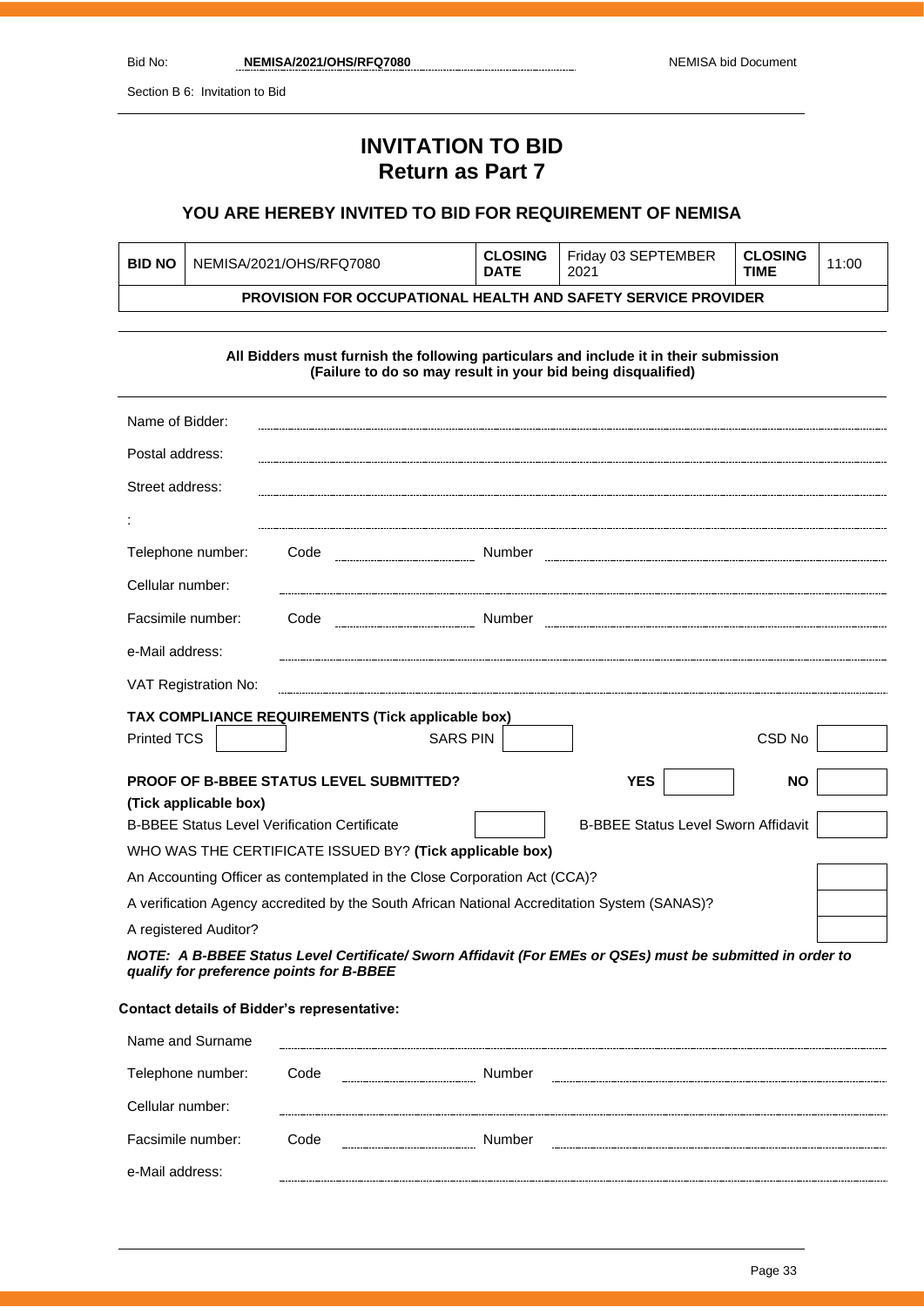Section B 6: Invitation to Bid

### **Confirmation**

Are you the accredited representative in South Africa for the services offered by you? **YES / NO**

### **Declaration**

I/ We have examined the information provided in your bid documents and offer to undertake the work prescribed in accordance with the requirements as set out in the bid document. The prices quoted in this bid are valid for the stipulated period. I/ We confirm the availability of the proposed team members. I/ We confirm that this bid will remain binding upon us and may be accepted by you at any time before the expiry date.

| <b>Signature of Bidder:</b>                   |   |                 |
|-----------------------------------------------|---|-----------------|
| Date:                                         |   |                 |
| Are you duly authorised to commit the Bidder? |   | <b>YES / NO</b> |
| Capacity under which this bid is signed       |   |                 |
|                                               |   |                 |
| TOTAL BID PRICE (INCLUSIVE OF VAT)            | R |                 |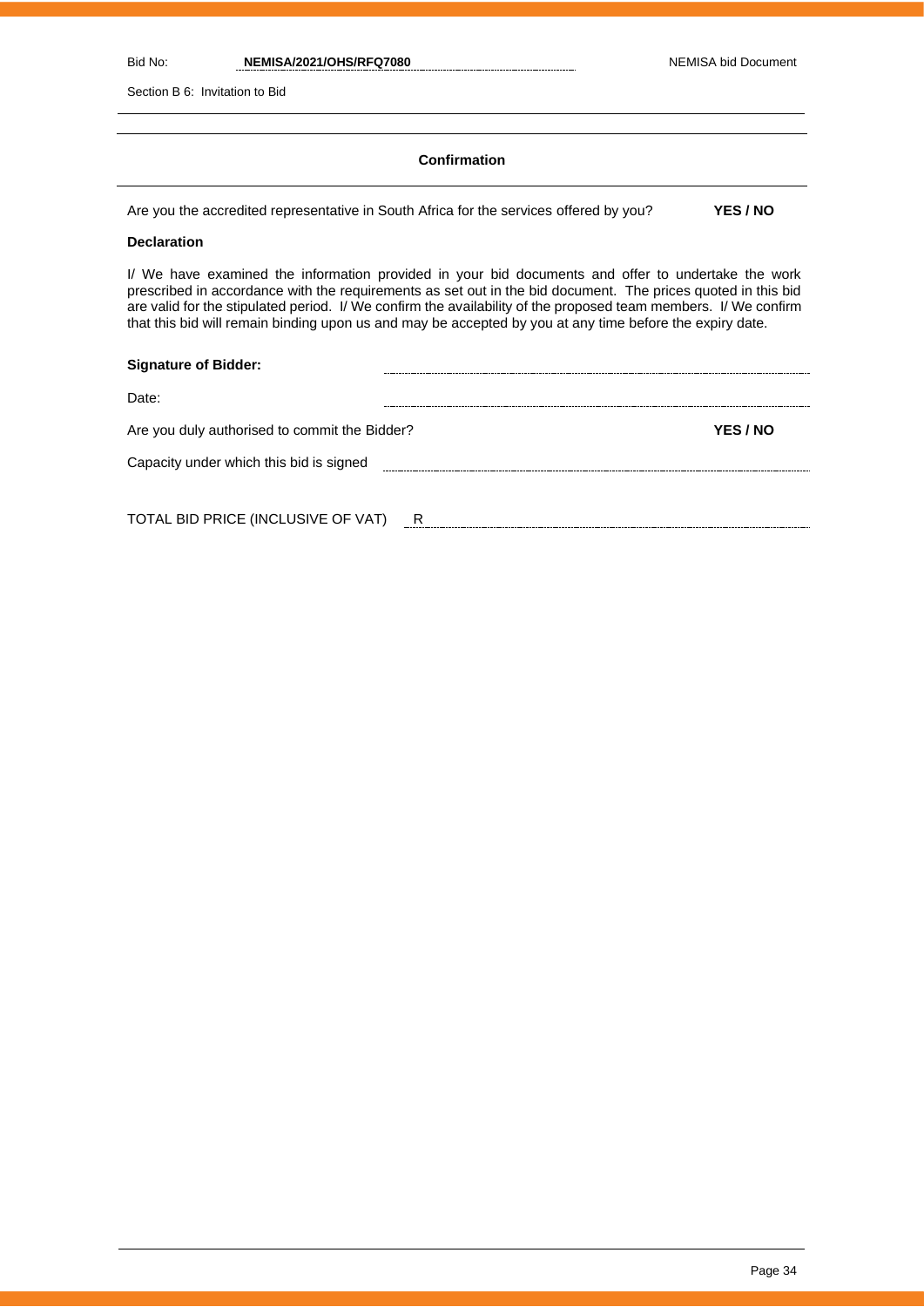Section B 7: Pricing Schedule

# **PRICING SCHEDULE** Services **Return as Part 8**

| NAME OF<br><b>RESPONDENT:</b> |                                                                                                                                                                      |                      |                                 |  |
|-------------------------------|----------------------------------------------------------------------------------------------------------------------------------------------------------------------|----------------------|---------------------------------|--|
|                               | OFFER TO BE VALID FOR 60 DAYS FROM THE CLOSING DATE OF QUOTATION                                                                                                     |                      |                                 |  |
| <b>PAR NO</b>                 | <b>DESCRIPTION</b>                                                                                                                                                   |                      | QUOTATION PRICE IN RSA CURRENCY |  |
|                               | The accompanying information must be used for the formulation of proposals.                                                                                          |                      |                                 |  |
| 2                             | Respondents are required to indicate a ceiling price based on the total estimated time/fees for completion of all phases and including all expenses for the project. | Amount excluding VAT | -R                              |  |
|                               |                                                                                                                                                                      | VAT @ $15\%$         | R                               |  |
|                               |                                                                                                                                                                      | Total including VAT  | $\mathsf{R}$                    |  |
| 3                             | Period required for commencement with project after acceptance of quotation.                                                                                         |                      |                                 |  |
| 4                             | Estimated person-days for completion of the project.                                                                                                                 |                      |                                 |  |
| 5                             | Are the rates quoted firm for the full period of the contract?                                                                                                       |                      |                                 |  |
| 6                             | If not firm for the full period, provide details of the basis on which adjustments will be applied for, for example consumer price index.                            |                      |                                 |  |